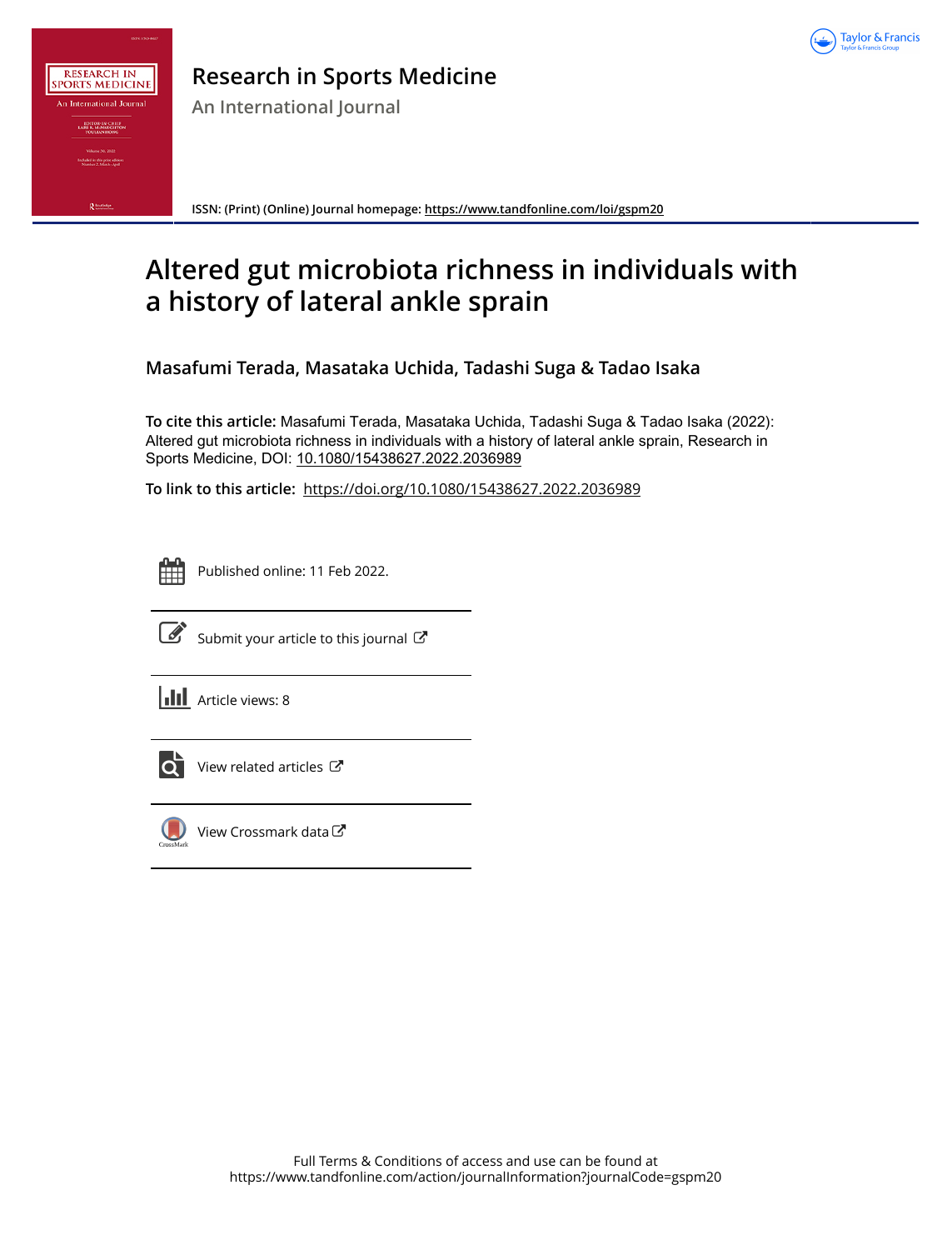#### ORIGINAL RESEARCH



Check for updates

# **Altered gut microbiota richness in individuals with a history of lateral ankle sprain**

M[a](#page-1-0)safumi Terada D<sup>a</sup>, Masataka Uchida<sup>[b](#page-1-0)</sup>, Tadashi Suga D<sup>b</sup> and Tadao Isaka D<sup>a</sup>

<span id="page-1-0"></span>ªCollege of Sport and Health Science, Ritsumeikan University, Kusatsu, Shiga, Japan; <sup>b</sup>Research Organization of Science and Technology, Ritsumeikan University, Kusatsu, Shiga, Japan

#### **ABSTRACT**

This study aimed to examine differences in the intestinal microbiota diversity in individuals with and without a history of a lateral ankle sprain (LAS). Fifty male college student athletes with (n=32) and without (n=18) a LAS history participated in this study. Faecal samples were collected in the morning after awakening during an off-season, and faecal microbiota were characterized via bacteria 16S rRNA amplicon sequencing. Alpha-diversity metrics and ßdiversity indices were calculated to assess the gut microbiota diversity. The LAS-history group significantly had lower Chao1 (p=0.020) and abundance-based coverage estimators (p=0.035) indices compared to the control group. Gut microbiota composition was not significantly different between athletes with a LAS history and controls ( $R^2$  =0.01, p 0.414). Athletes with a history of LASs had significantly higher proportions of *Bacteroides Fragilis* (p=0.024) and *Ruminococcus Gnavus* (p=0.021) compared with controls. The gut microbiota of athletes with a LAS history had less richness compared to controls, indicating potential associations between a LAS and the gut microbiota. This study highlights the potential link of a LAS to global health. This study may help raise awareness of strategies to prevent long-term health-related negative consequences in people suffering from LASs.

#### **ARTICLE HISTORY**

Received 16 November 2021 Accepted 27 January 2022

#### **KEYWORDS**

Diversity; ankle injury; neuromechanical condition; brain

# **Introduction**

<span id="page-1-3"></span><span id="page-1-1"></span>A lateral ankle sprain (LAS) is an extremely prevalent musculoskeletal condition with a large financial burden (Doherty et al., [2014](#page-12-0)). Up to three-fourths of individuals with a LAS fail to fully recover from the ankle injury, re-sprain their ankle, and experience lifelong residual symptoms and ankle disability (Herzog et al., [2019](#page-13-0)). The long-term negative consequences of a LAS are evident as these patients present with decreased health-related quality of life and avoid physical and occupational activities that they remain capable of doing (Houston et al., [2015](#page-13-1); Konradsen et al., [2002](#page-14-0)). Therefore, LASs could negatively impact long-term biopsychosocial health (Hertel & Corbett, [2019](#page-13-2)).

<span id="page-1-4"></span><span id="page-1-2"></span>A large body of literature has documented numerous sensory-perceptual and motorbehavioural impairments following a LAS (Hertel & Corbett, [2019](#page-13-2)). One of the notable motor-behavioural impairments associated with a LAS is disrupted efferent signals from

**CONTACT** Masafumi Terada mterada@fc.ritsumei.ac.jp College of Sport and Health Science, Ritsumeikan University, 1-1-1 Noji-higashi, Kusatsu, Shiga 525-8577, Japan

© 2022 Informa UK Limited, trading as Taylor & Francis Group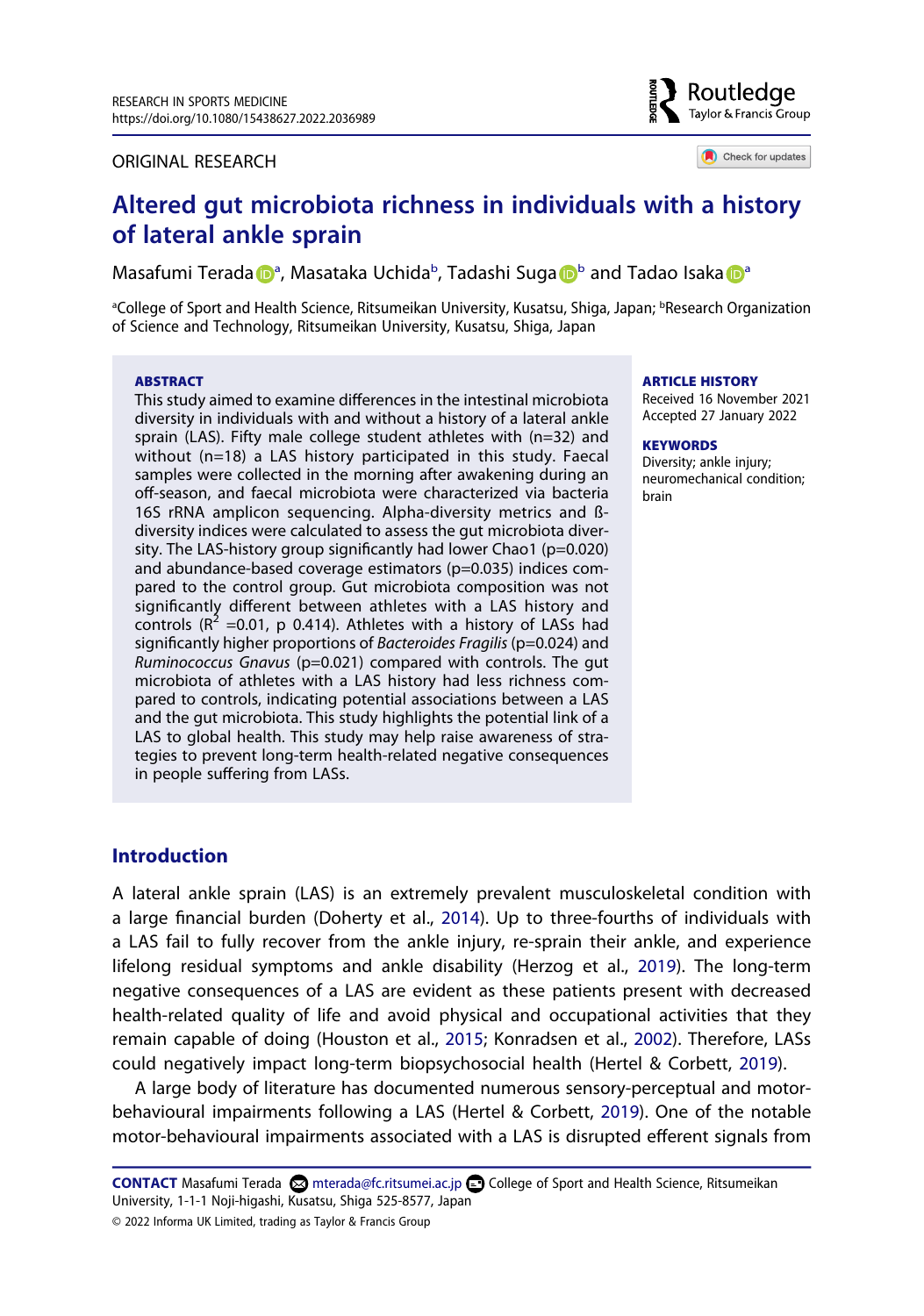#### 2  $\left(\frac{1}{2}\right)$  M. TERADA ET AL.

<span id="page-2-10"></span><span id="page-2-9"></span><span id="page-2-5"></span>the primary motor cortex (Kosik et al., [2016;](#page-14-1) Terada et al., [2020](#page-15-0)). Previous investigations have observed decreased excitability or increased inhibition of lower extremity muscles from the corticospinal tract in individuals with a history of LASs (Kosik et al., [2016](#page-14-1); Terada et al., [2020](#page-15-0)). These individuals also have lower white matter microstructure of a major efferent tract of the cerebellum (Terada et al., [2018\)](#page-15-1) and altered cortical activation of the supplementary motor area (Rosen et al., [2019](#page-15-2)). The collective findings from prior studies suggest that these motor-behavioural impairments associated LASs appear to play a prominent role in individual's health, and LASs should be treated as a global and not just a local injury (Hertel & Corbett, [2019\)](#page-13-2).

<span id="page-2-7"></span>It has become increasingly evident that there are the bidirectional interactions between the intestinal microbiota and the brain through neural, immune-related, endocrine, and metabolic signalling pathways (Sharon et al., [2016\)](#page-15-3). For example, the intestinal microbiota is significantly altered following central nervous system (CNS) pathologies, including traumatic brain injury (George et al., [2021\)](#page-13-3). A previous study has also reported that exposure to a stressful situation substantially changes the intestinal microbiota composition (Galley et al., [2014\)](#page-13-4). Emerging evidence from previous studies provides the function link between brain and intestinal microbiota (Galley et al., [2014](#page-13-4); George et al., [2021;](#page-13-3) Sharon et al., [2016\)](#page-15-3).

<span id="page-2-12"></span><span id="page-2-11"></span><span id="page-2-6"></span><span id="page-2-4"></span><span id="page-2-2"></span><span id="page-2-1"></span>An increased amount of evidence has demonstrated that the intestinal microbiome plays a key role in the promotion of overall health (Mailing et al., [2019](#page-14-2); Sharon et al., [2016](#page-15-3)). Alterations in microbial diversity in the gastrointestinal tract have been identified in a growing number of conditions, including psychological and behaviour disorders (Jiang et al., [2015](#page-13-5)), traumatic brain injury (George et al., [2021](#page-13-3); Wang et al., [2021](#page-15-4)), spinal cord injury (Gungor et al., [2016](#page-13-6); Zhang et al., [2018](#page-15-5)), and osteoarthritis (Ulici et al., [2018](#page-15-6)). Specifically, previous investigations have reported a greater gut microbial diversity in patients with spinal cord injury (Gungor et al., [2016](#page-13-6); Zhang et al., [2018](#page-15-5)) and an animal model with knee osteoarthritis (Ulici et al., [2018\)](#page-15-6) compared with healthy controls. A decrease in gut microbial diversity has also been observed in an animal model following traumatic brain injury (Wang et al., [2021](#page-15-4)). Furthermore, it has been documented that negative psychological and emotional disturbances have been linked to the balance in the richness and composition of intestinal microbiome via the autonomic nervous system (ANS), the major route of central communication between the intestinal microbiota and the brain (Sharon et al., [2016](#page-15-3)). Houston et al. [\(2015\)](#page-13-1) observed psychological deficits in individuals with chronic ankle instability (CAI) that develop following a LAS. Recently published systematic reviews reported increased levels of injury-related fear and decreased psychological health in individuals with recurrent ankle sprain and CAI (Bain et al., [2021;](#page-12-1) Suttmiller & McCann, [2021](#page-15-7)). Increased psychological stress and altered brain function due to LASs have the potential to negatively influence the intestinal microbiota. However, it remains unknown if the intestinal microbiota is altered in individuals with a LAS history. Therefore, the purpose of this study was to examine differences in the intestinal microbiota diversity in individuals with and without a previous history of LASs.

<span id="page-2-8"></span><span id="page-2-3"></span><span id="page-2-0"></span>This is important to document because understanding the impact of a LAS on global health may inform future investigations on improving awareness of strategies to prevent long-term health-related negative consequences in individuals suffering from LASs. Proper care at the time of injury is critical to minimize or avoid long-term impairments following a LAS. However, most people perceive a LAS as an innocuous, minor injury that minimally influences general health and will heal with minimal treatment (Gribble et al.,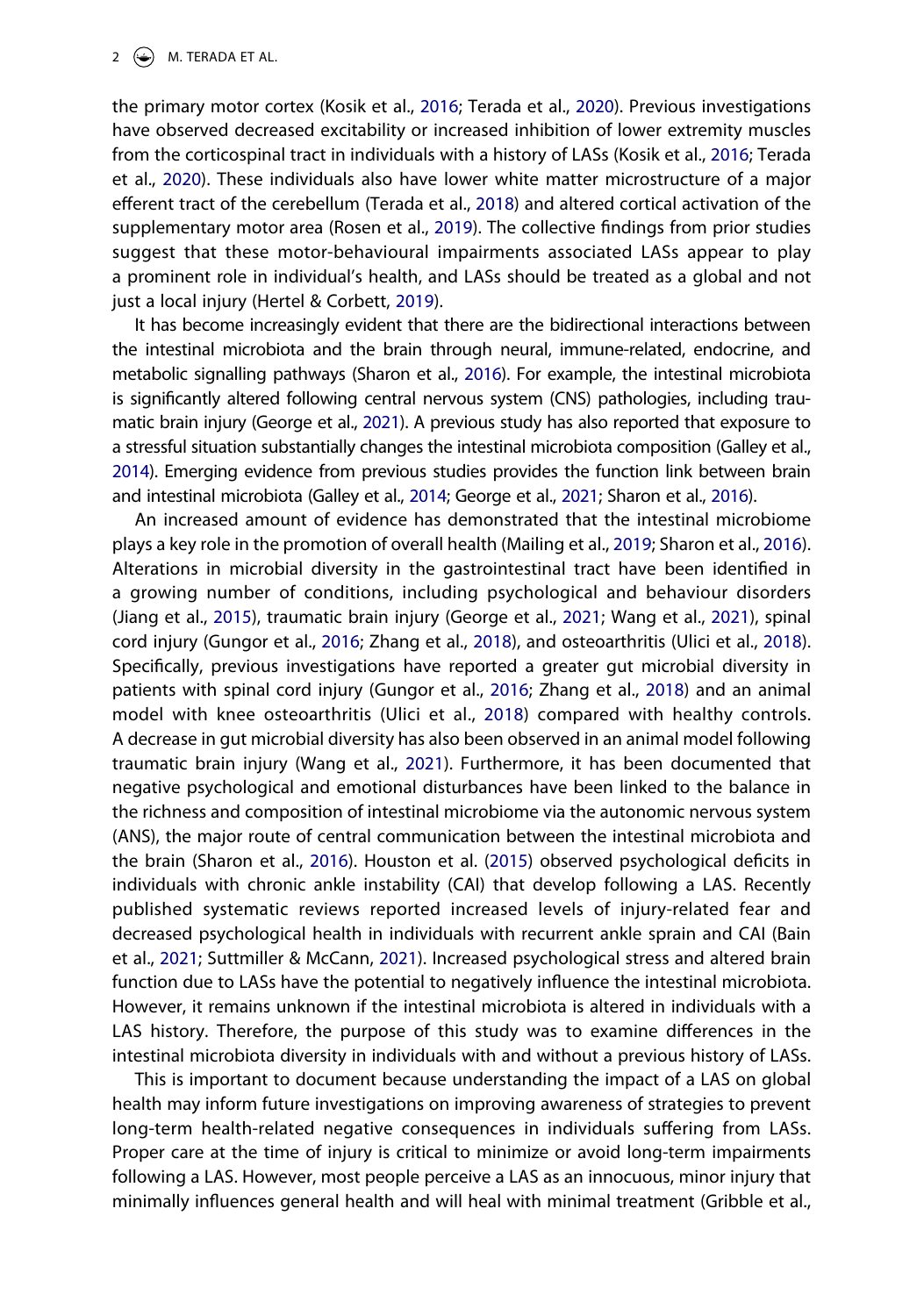<span id="page-3-2"></span><span id="page-3-1"></span>[2016\)](#page-13-7). This perception has led researchers to hypothesize that many individuals do not seek proper care at the time of injury (Miklovic et al., [2018\)](#page-14-3). Unfortunately, a previous study has reported that a large proportion of people who sprain their ankle does not seek any types of care for the injury (McKay et al., [2001](#page-14-4)). Considering intestinal microbiota as an important element of health in a LAS is an innovative idea with significant scientific, medical, and socioeconomic consequences. Assessing associations between a LAS and the intestinal microbiota would constitute a significant step forward to improve awareness of strategies to prevent long-term negative consequences in people suffering from LASs.

## **Materials and methods**

#### *Study design*

This study was conducted with a single-blinded, case–control design. A single investigator screened participants for inclusion criteria, and the investigator responsible for collecting faecal samples was blinded to group membership.

#### *Participants*

One hundred forty-two male participants were recruited from collegiate athletic teams (basketball, American football, and track & field). As this study focused on the effects of a history of a LAS, collegiate student athletes that have a previous history of musculoskeletal injuries other than a LAS ( $n = 92$ ) were not included in this current study. Thirty-two athletes with a previous history of LASs were included in the case group ([Table 1](#page-3-0)). Participants in the LAS-history group had a previous history of at least one significant LAS resulting in swelling, pain, and temporary loss of function for at least 1 day; otherwise, the participants were in good health. No participant with a previous history of LASs had acutely sprained his ankle in the previous 3 months. Eighteen participants entered the control group that reported to have no history of a LAS. All participants included in the analysis had no history of 1) diagnosed balance or vestibular disorders; 2) a concussion in the past 12 months; 3) any diagnosed

| Variable                                         | LAS                        | Control               | p-value |
|--------------------------------------------------|----------------------------|-----------------------|---------|
| n                                                | 32                         | 18                    |         |
| Age (year)                                       | 19.88 (1.01)               | 19.22 (1.00)          |         |
| Height (cm)                                      | 177.06 (7.49)              | 175.52 (7.08)         | 0.481   |
| Body Mass (kg)                                   | 76.76 (14.48)              | 79.53 (17.40)         | 0.550   |
| Body Mass Index ( $kg/m2$ )                      | 24.48 (4.44)               | 25.60 (3.92)          | 0.380   |
| The number of lateral ankle sprains              | 5.09 (5.96)                | 0.00                  |         |
|                                                  | (range: $1-25$ )           |                       |         |
| # of giving-way episodes in past 6 months        | 7.14 (16.24) (range: 0-72) | 0.00                  |         |
| Distribution of # of giving-way episodes in past | More than twice $= 12$     | More than twice $= 0$ |         |
| 6 months                                         | once $= 0$                 | once $= 0$            |         |
|                                                  | no episode $= 19$          | no episode $= 10$     |         |

<span id="page-3-0"></span>**Table 1.** Anthropometric and ankle injury characteristics for the lateral ankle sprain history (LAS) and control groups: mean (standard deviation).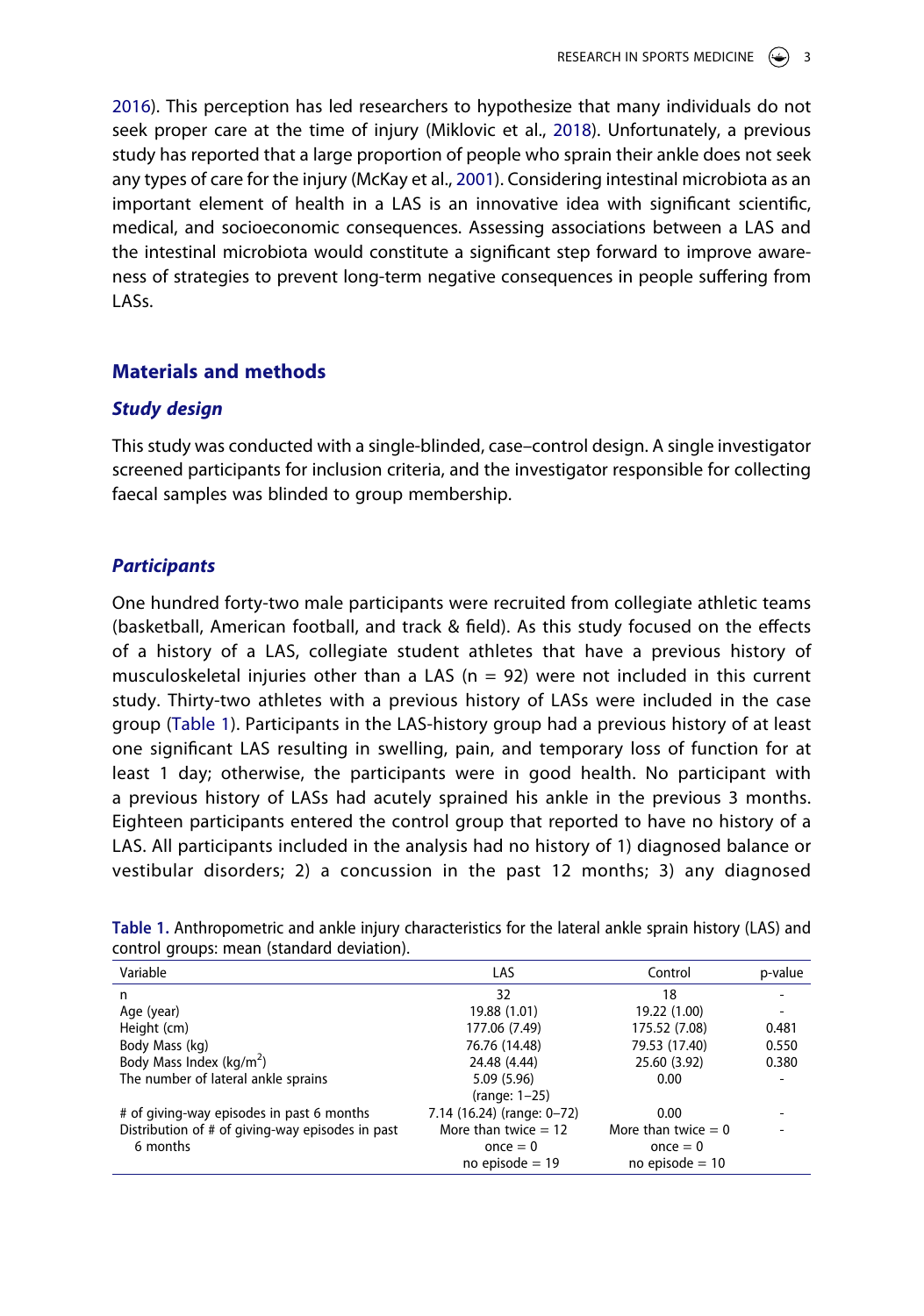$4 \quad \textcircled{\LARGE{\textcircled{\textcirc}}}$  M. TERADA ET AL.

gastrointestinal and cardiopulmonary disorders; 4) a history of any self-reported musculoskeletal injuries in the lower and upper extremities as well as trunk; 5) a previous history of fracture or surgery; and 6) any diagnosed neurovascular disorders. All participants read and signed an informed consent approved by the Ethical Committee on Human Research of the Ritsumeikan University Institutional Review Board.

# *Procedures*

<span id="page-4-0"></span>Faecal samples were collected from participants in the morning after awakening using commercial containers (FS-0008, TechnoSuruga Laboratory Co., Ltd., Shizuoka, Japan). To minimize the effects of training intensity and volume, we collected faecal samples during off-season. While we did not monitor participants' dietary intakes, all participants had meals offered from university. Samples were stored at −80°C until DNA extraction. Homogenization of the faecal samples (200 ml) was carried out using beads with 300 ml lysis buffer (No.10, Kurabo Industries Ltd., Osaka, Japan). Homogenization of the faecal samples (200 ml) was carried out using beads with 300 ml lysis buffer (No.10, Kurabo Industries Ltd., Osaka, Japan). The mixture was mechanically disrupted using a Cell destroyer PS1000 (Bio Medical Science, Tokyo, Japan). DNA extraction assays were extracted from faecal samples, and gut microbial DNA extraction assays were performed by Cosmo Bio Co., Ltd. (Tokyo, Japan) using QIAamp DNA Stool Mini Kit (Qiagen, Venlo, Netherlands) as described previously (Costea et al., [2017\)](#page-12-2). The extracted DNA was determined using a NanoDrop Spectrophotometer ND-1000 (Thermo Fisher Scientific Inc., DE, USA). 16S rRNA sequencing was performed as described previously (Hosomi et al., [2017\)](#page-13-8). The PCR and sequencing of the V3-V4 region (16S rDNA) was performed using the Illumina Miseq platform (Illumina, San Diego, CA, USA), as described previously (Hosomi et al., [2017\)](#page-13-8). All sequence reads were analysed by the Cosmo Bio Co., Ltd. (Hokkaido, Japan). FASTQ files were obtained after Illumina pair-end 16S rRNA gene amplicon sequencing. Sequencing was performed using an Illumina MiSeq sequencer with  $2 \times 300$  cycle MiSeq Reagent Kit v3. Sequences were grouped into operational taxonomic units (OTUs) with similarity ≥97% sequence identity and taxonomically classified to different levels (phylum, class, order, family, genus, and species) using Greengenes 16S rRNA gene database (version 13.8) within QIIME (version 1.8.0).

# <span id="page-4-1"></span>*Statistical and bioinformatics analyses*

To assess the gut microbiota diversity within each sample, we calculated α-diversity indices, such as the Chao I index, the abundance-based coverage estimators (ACE) index, the Shannon index, and the Simpson index, using QIIME from rarefied samples. [Table 2](#page-5-0) provides a definition of each microbiota diversity variable. To assess gut microbial communities, ß-diversity indices were calculated based on unweighted UniFrac and Euclidean distance matrix and visualized using non-metric multidimensional scaling (NMDS) and principal coordinate analysis (PCOA) with R (version 4.0.3).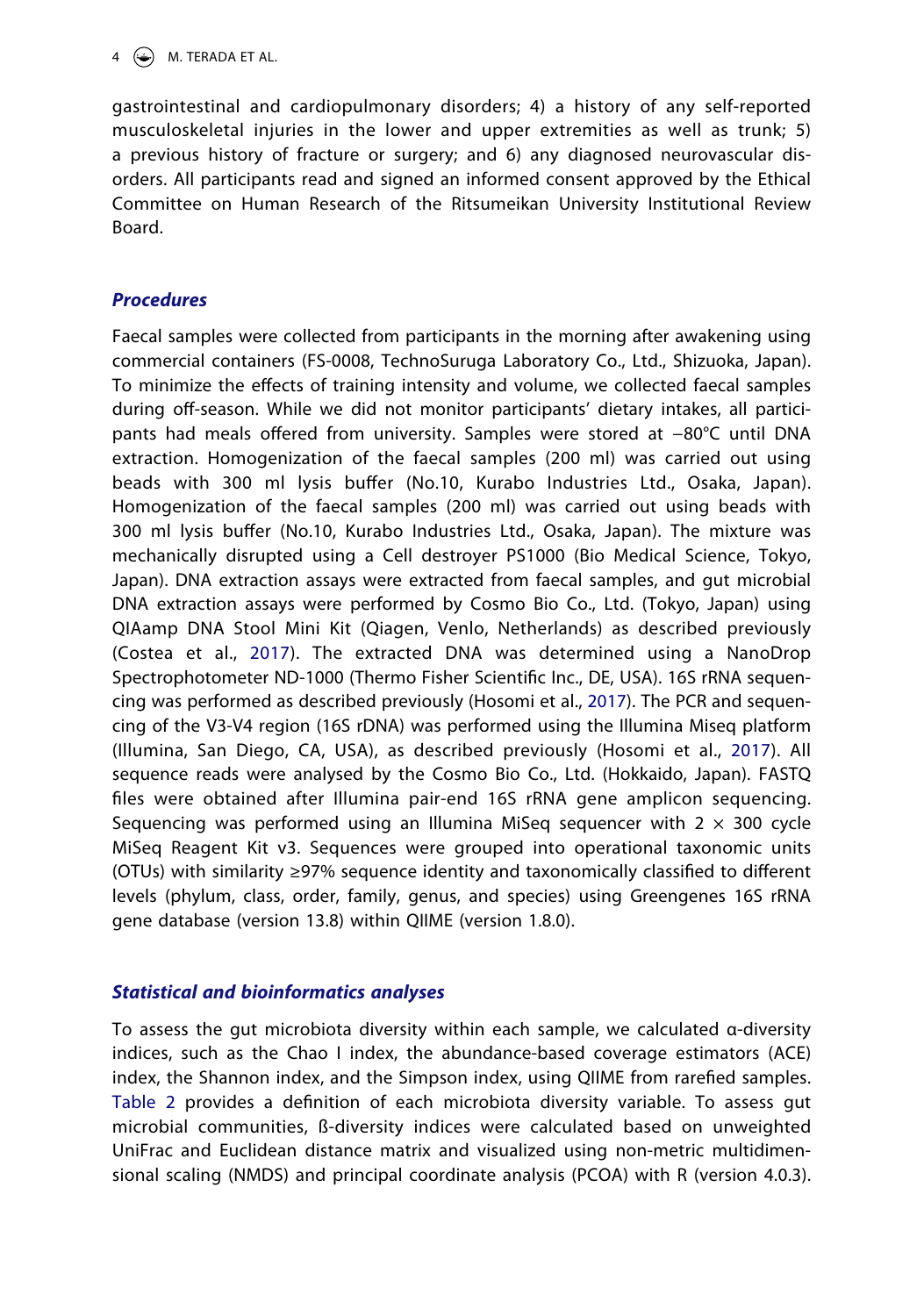<span id="page-5-0"></span>**Table 2.** Descriptions of gut microbiota diversity analysis used in the current study.

<span id="page-5-7"></span><span id="page-5-6"></span><span id="page-5-2"></span><span id="page-5-1"></span>

| Variable                                                 | Description                                                                                                                                                                                                                                                                      | References               |
|----------------------------------------------------------|----------------------------------------------------------------------------------------------------------------------------------------------------------------------------------------------------------------------------------------------------------------------------------|--------------------------|
| a-diversity                                              | A summary of the structure of a bacteria community with<br>respect to the number of different species and distribution of<br>abundances of the species. The $\alpha$ -diversity focuses on species<br>variation within a single community.                                       | (Finotello et al., 2018) |
| The number of observed<br>operational taxonomic<br>units | The number of sequences that are observed for each<br>operational taxonomic unit that is an operational definition<br>used to classify groups of closely related species.                                                                                                        | (Kim et al., 2017)       |
| Chao1 index                                              | A nonparametric measure for estimating the total number of<br>different species (species richness) in a community. This<br>measure considers the ratio of an observation with exactly one<br>sequence in a sample to an observation with exactly two<br>sequences in the sample. | (Chao, 1984)             |
| Abundance-based coverage<br>index                        | A nonparametric estimator of species richness. This measure<br>divides observed frequencies into an abundant group with<br>more than 10 species and a rare group with fewer than 10<br>species in a community.                                                                   | (Chao & Lee, 1992)       |
| Shannon index                                            | A measure of species richness and evenness (the relative<br>abundance of species). This measure is more influenced by<br>species richness and the number of rare species.                                                                                                        | (Lemos et al., 2011)     |
| Simpson index                                            | A measure of species richness and evenness. This measure puts<br>more weight on species evenness and is sensitive to the<br>number of common species.                                                                                                                            | (Simpson, 1949)          |
| ß-diversity                                              | A quantification of similarity or dissimilarity between<br>communities                                                                                                                                                                                                           | (Finotello et al., 2018) |
| Principal coordinates<br>analysis                        | A multivariate statistical (metric multidimensional scaling)<br>method that examines differences among the bacterial<br>communities by measuring similarity or distance of between<br>clusters of samples                                                                        | (Gower, 2005)            |
| Non-metric<br>multidimensional scaling                   | A multivariate statistical technique that constructs spatial<br>representation of the interrelationships among a set of data<br>samples in multidimensional space.                                                                                                               | (Young et al., 1995)     |

<span id="page-5-9"></span><span id="page-5-8"></span><span id="page-5-5"></span><span id="page-5-4"></span>Statistical analyses were performed with R and SPSS 26.0 (SPSS, Inc. Chicago, IL, USA). Height, body mass, and body mass index were compared between participants with a LAS history and controls using independent t-tests. The number of observed OTUs and alpha diversity indices are presented as the means  $\pm$  SD. Independent t-tests were utilized to compare differences in the gut microbial diversity and composition, as well as the relative abundance of the specie level between participants with and without a LAS history. To assess the magnitude of between-group differences in each variable, Cohen's *d* effect sizes using the means and pooled standard deviations were calculated. The strength of effect sizes was interpreted as weak ( $d < 0.40$ ), moderate (0.40  $\leq d < 0.80$ ), or strong (*d* ≥ 0.80; Cohen, [1992](#page-12-3)). A one-way analysis of similarity was performed to determine the differences in bacterial communities between groups with R. A *priori* alpha level was set at p < 0.05 for all statistical tests.

# <span id="page-5-3"></span>**Results**

Anthropometric characteristics were not different between participants with and without a history of LASs ( $p > 0.05$ , [Table 1\)](#page-3-0). A total of 5,718,427 raw reads were obtained by the 16S rDNA gene of bacteria and archaea from 50 faecal samples. After filtering low-quality reads, 5,243,148 clean reads were generated with a mean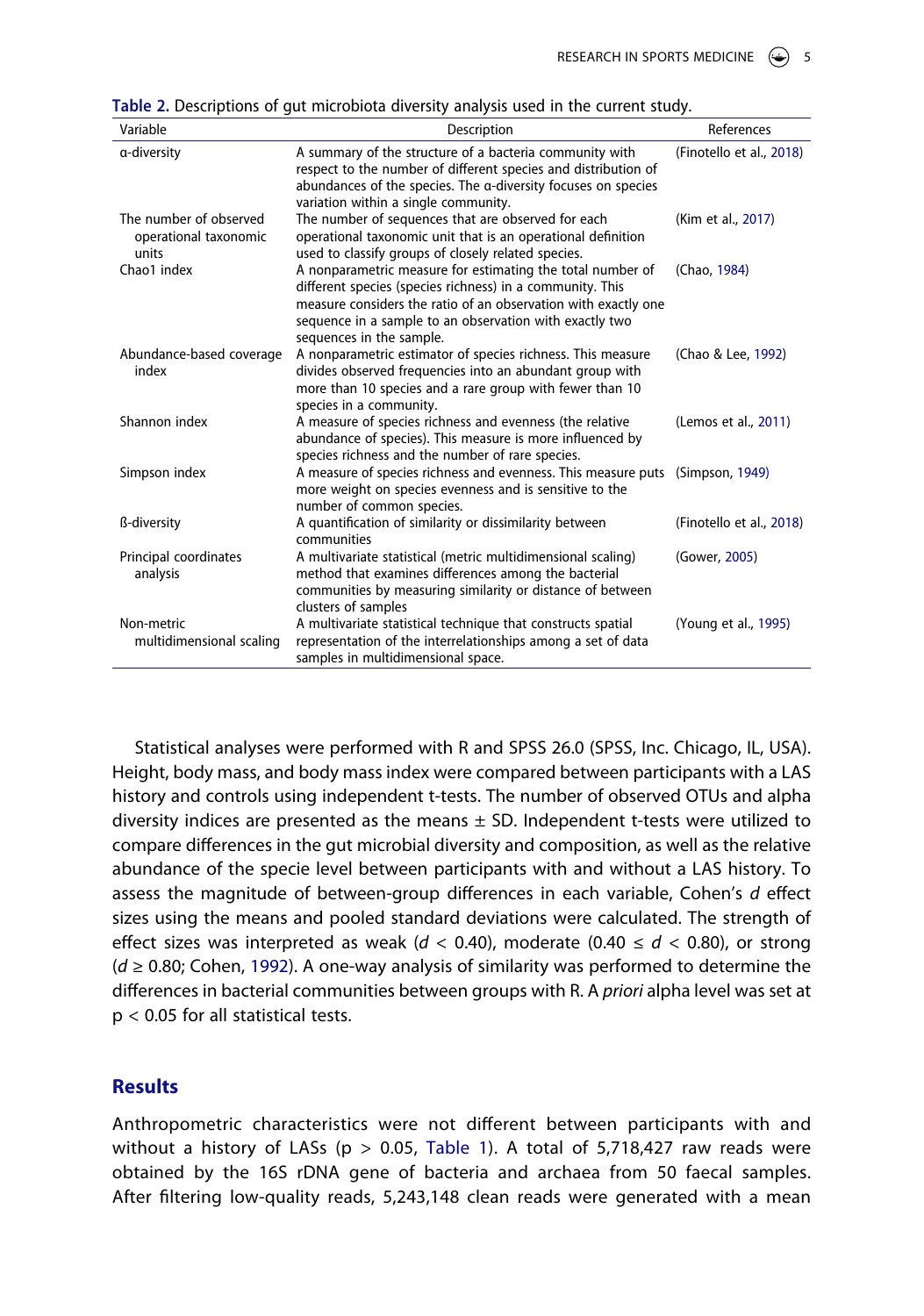# 6 M. TERADA ET AL.

| Variables                                       | Lateral Ankle<br>Sprain | Control           | P-Values | Cohen's d<br>(95% Confidence<br>Intervals)      |
|-------------------------------------------------|-------------------------|-------------------|----------|-------------------------------------------------|
| The number of observed OTUs*                    | 430.35 (451.40)         | 849.11 (283.98)   | < 0.001  | $-1.05$                                         |
| Chao1 index*                                    | 2227.62 (799.47)        | 2899.39 (1432.48) | 0.020    | $(-1.66, -0.43)$<br>$-0.70$<br>$(-1.30, -0.11)$ |
| ACE index*                                      | 2234.14 (974.96)        | 3001.41 (1531.56) | 0.035    | $-0.64$                                         |
| Shannon index                                   | 3.91(0.67)              | 3.76(0.55)        | 0.397    | $(-1.23, -0.04)$<br>0.25                        |
| Simpson index                                   | 0.85(0.09)              | 0.83(0.07)        | 0.476    | $(-0.33, 0.83)$<br>0.21                         |
| Bacteroides Fragilis*<br>(Relative Abundant, %) | 2.67(4.26)              | 0.72(1.51)        | 0.024    | $(-0.37, 0.79)$<br>0.55<br>$(-0.05, 1.13)$      |
| Ruminococcus Gnavus*(Relative<br>Abundant, %)   | 1.45(2.53)              | 0.35(0.39)        | 0.021    | 0.54<br>$(-0.06, 1.12)$                         |

<span id="page-6-0"></span>

| Table 3. Intestinal microbiota variables for the lateral ankle sprain history and control groups. |  |  |
|---------------------------------------------------------------------------------------------------|--|--|
|---------------------------------------------------------------------------------------------------|--|--|

Note: \*There are statistically significant differences between groups ( $p < 0.05$ ). Abbreviations: OTU = Operational Taxonomic Unit, ACE = Abundance-based Coverage Estimators

read length of 456.79 bp, and nearly 8.31% of raw data were filtered. The average number of high-quality reads per sample was 104,862 and ranged from 96,777.00 to 113,871.00 across all samples.

All 4,976,069.00 sequences were clustered into OTUs at the 97% similarity level. An average of 787.40 OTUs were identified from 50 faecal samples. Across all samples, 99.47% of sequences were assigned to a bacterial kingdom, whereas 0.53% of reads remained unclassified. A total of 16 bacterial phyla, 84 classes, 164 orders, 110 familia, 225 genera, and 300 species were detected from the samples. The dominant phyla among all participants were Firmicutes (mean relative abundance =  $46.74\%$ ), and Bacteroidetes (42.57%), followed by Proteobacteria (8.21%), and Actinobacteria (2.08%). At the family level, *Bacteroidaceae* (36.20%) predominated, followed by *Veillonellaceae* (23.49%), *Lachnospiraceae* (11.83%), *Ruminococcaceae* (8.21%), and *Enterobacteriaceae* (4.85%). At the genus level, *Bacteroides* (36.19%) predominated, followed by *Veollonella* (11.60%), *Megasphaera* (4.53%), *Phascolarctobacterium*  (2.31%), *Prevotella* (2.17%), and *Dialister* (2.02%).

Participants with a LAS history had significantly smaller number of observed OTUs ( $p < 0.001$ ) compared to controls, with a strong effect size ([Table 3\)](#page-6-0). The overall gut microbiota composition of each group and each participant at each level is shown in Supplemental Files. Participants with a LAS history had significantly lower Chao 1 ( $p = 0.020$ ) and ACE indices ( $p = 0.035$ ) compared to controls, with moderate effect sizes ([Table 3](#page-6-0)). There were no significant between-group differences in Shannon and Simpson indices ( $p > 0.05$ , [Table 3](#page-6-0)). There were significantly higher proportions of *Bacteroides Fragilis* (p = 0.024) and *Ruminococcus Gnavus*   $(p = 0.021)$  at the specie level in athletes with a LAS history compared with controls ([Table 3\)](#page-6-0). There were no significant results for other proportions of each species  $(p > 0.05)$ . A ß-diversity analysis revealed that gut microbiota composition was not different between athletes with a LAS history and controls ( $R^2 = 0.01$ ,  $p = 0.414$ , [Figure 1\)](#page-7-0).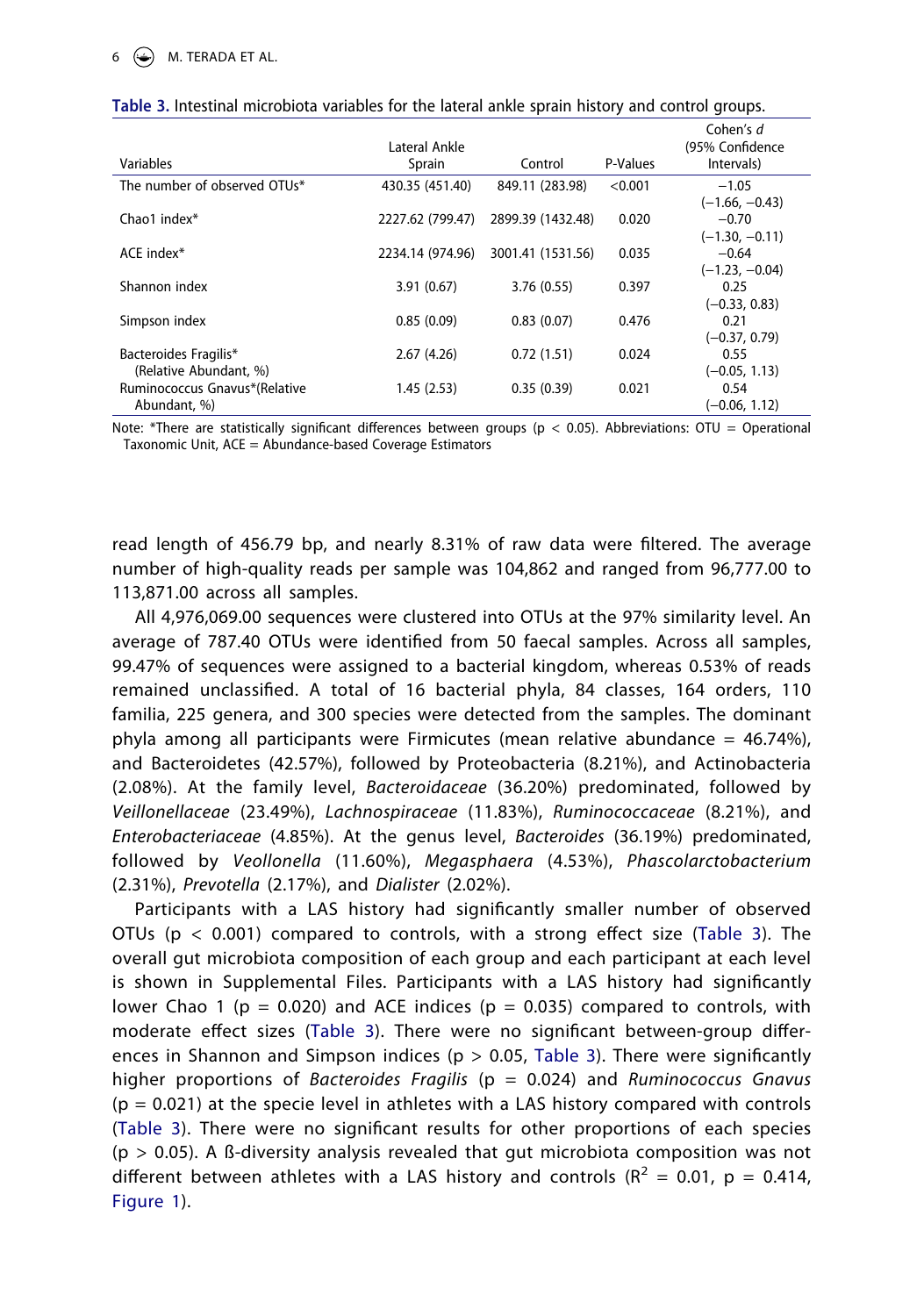<span id="page-7-0"></span>

**Figure 1.** Diversity of the gut microbiota. **a)** Euclidean distance non-metric multidimensional scaling (NMDS)  $(R^2 = 0.01, p = 0.53$ , stress = 0.11), **b**) Euclidean distance principal coordinate analysis (PCOA). Abbreviation: LAS = Lateral Ankle Sprain

#### **Discussion**

This study aimed to compare measures of gut microbiota diversity between participants with a LAS history and controls. We observed a smaller number of observed OTUs as well as less Chao 1 and ACE indices in participants with a LAS history compared to controls. The Chao 1 and ACE indices are measures of species richness that is the number of different species represented in a community (Kim et al., [2017](#page-14-5)). These results indicate that athletes with a previous history of LASs had fewer observed species and less species richness in the gut compared to controls. The moderate effect size values for the Chao 1 and ACE indices, with CIs that did not cross zero, suggests that clinically meaningful differences may be present. Participants with a LAS history appear to have altered intestinal microbiota richness, which may support the notion of potential global alterations related to a LAS (Hertel & Corbett, [2019](#page-13-2)). This current study provides valuable information to help our understanding of the impact of a LAS on global health.

While species richness in the gut was less in participants with a LAS history, there were no between-group differences in other α-diversity indices. The Simpson index reflects both species richness and evenness (the relative abundance of species) and provides more weights on species evenness, with a higher value indicating lower diversity of species in samples (Kim et al., [2017\)](#page-14-5). The Shannon index accounts for both richness and evenness of the species present, with a higher value indicating higher diversity of the microbiota (Kim et al., [2017\)](#page-14-5). Previous studies reported inconsistent relationships between α-diversity indices and disorders (Jiang et al., [2015;](#page-13-5) Ulici et al., [2018](#page-15-6); Zhang et al., [2018](#page-15-5)). An animal model with knee osteoarthritis exhibited lower α-diversity indices compared to controls (Ulici et al., [2018](#page-15-6)). Researchers also observed lower α-diversity (the Simpson index) in patients with spinal cord injury compared to healthy controls (Zhang et al., [2018](#page-15-5)). Furthermore, a previous investigation demonstrated a decrease in α-diversity indices (Chao 1 and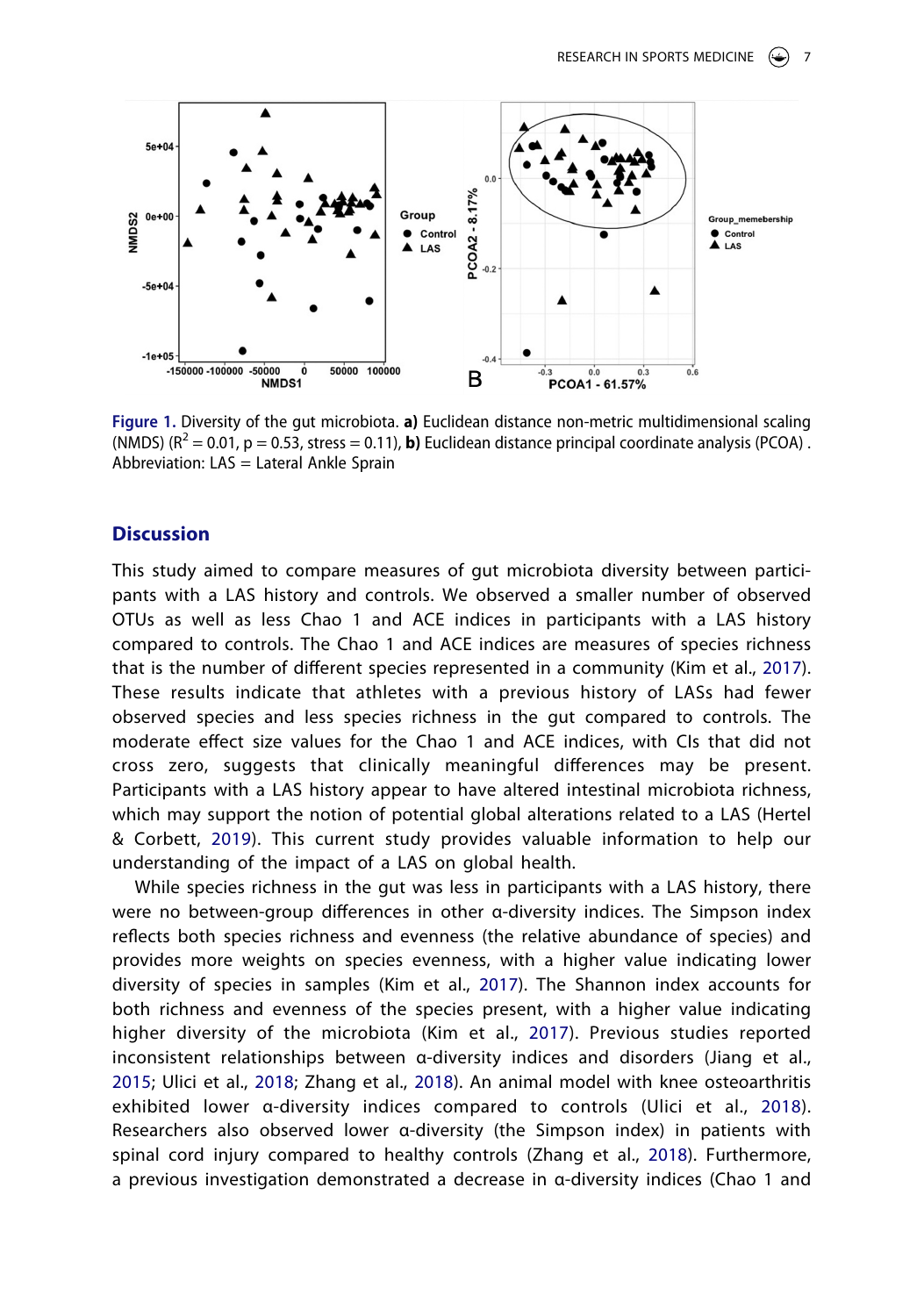#### $8 \quad \circledast$  M. TERADA ET AL.

Simpson index) following traumatic brain injury (Wang et al., [2021\)](#page-15-4). However, a higher α-diversity (the Shannon index) was observed in the animal model with depression compared with controls (Jiang et al., [2015](#page-13-5)). Thus, species richness and evenness in the gut may relate differently to types of disorders.

<span id="page-8-0"></span>In this current study, β-diversity indices based on the unweighted UniFrac and Euclidean distance were not different between the LAS-history and control groups, indicating that the microbiota composition of athletes with a LAS history may not vary from that of controls. Previous studies have reported that there were significant differences in the structure and composition of the intestinal microbiota community between individuals in a known disease state and healthy individuals (Breban et al., [2017](#page-12-6); Gungor et al., [2016](#page-13-6); Jiang et al., [2015;](#page-13-5) Zhang et al., [2018\)](#page-15-5). In addition, Ulici et al. ([2018\)](#page-15-6) suggest that the altered structure and composition of gut microbiota may promote the development of osteoarthritis following a joint injury. However, data from this current study revealed that a LAS may not associate with the heterogeneity and composition of the gut microbiota.

<span id="page-8-3"></span>While the exact neurophysiological mechanism of altered gut microbiota richness associated with a LAS remains unknown, it is hypothesized that maladaptive neuroplasticity following a LAS may influence species richness in the gut. An abundance of existing literature provides evidence of central alterations in nervous system in patients with a LAS and those with CAI such as deleterious changes in white matter microstructure (Terada et al., [2018\)](#page-15-1) and a lower level of neurocognitive function associated with visual memory and attention (Rosen et al., [2021\)](#page-14-7). Researchers have highlighted bi-directional interaction between the brain and the intestinal microbiota profile (Sharon et al., [2016\)](#page-15-3). The bidirectional communication involves various communication pathways including the CNS, the ANS, the enteric nervous system, the neuroendocrine system, and the neuroimmune system (Sharon et al., [2016](#page-15-3)). A previous study observed changes in structural connectivity of the brain was associated with diet-dependent gut microbiota (Ong et al., [2018](#page-14-8)). Furthermore, a previous study using animal models with elimination of gut microbiota showed a decrease in neurocognitive performance in tasks that require intact spatial and working memory (Gareau, [2014](#page-13-11)). Emerging evidence suggests that the diversity of the gut microbiota may be decreased following neurotrauma, such as spinal cord (Gungor et al., [2016;](#page-13-6) Zhang et al., [2018](#page-15-5)) and traumatic brain injuries (Wang et al., [2021\)](#page-15-4). Perhaps altered structural and functional adaptations in the brain may impact multiple systems that communicate with the gut microbiota, resulting in altered species richness in the gut in individuals with a LAS history. Therefore, altered species richness in the gut observed in this study might be unique neural consequences of a LAS.

<span id="page-8-4"></span><span id="page-8-2"></span><span id="page-8-1"></span>Another potential theory that explains our observations is that increased psychological stress due to a LAS may influence species richness in the gut. A previous study reported psychological deficits in individual with LASs (Houston et al., [2015](#page-13-1)). Some of the athletes in the current study reported repetitive episodes of the ankle giving way and recurrent ankle sprains that persist for more than 1 year after the initial injury, possibly resulting in persistent stress. It is well documented that acute and chronic psychological stress can influence the activity of the ANS and the hypothalamic–pituitary–adrenal axis that regulate gut physiological functions (Sharon et al., [2016](#page-15-3)). Dysregulation of ANS and hypothalamic–pituitary–adrenal activities is associated with mental health and psychological disorders, which are known to affect the community structure of the gut microbiome (Wong et al., [2016\)](#page-15-10). In addition, altered diaphragm contractility has been observed in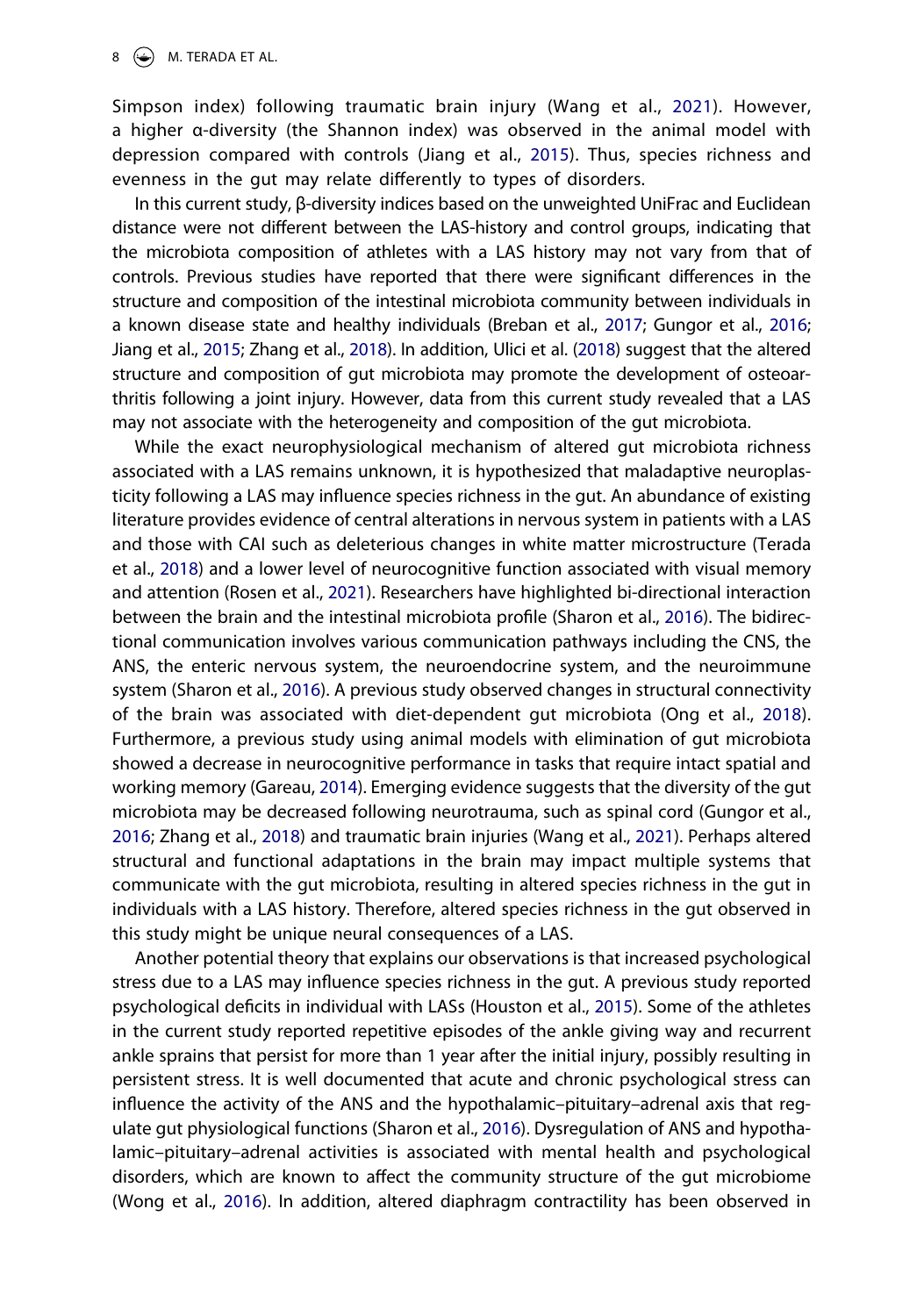<span id="page-9-6"></span><span id="page-9-1"></span>individuals with a LAS history (Terada et al., [2016\)](#page-15-11). The motor control of the diaphragm involves the involuntary activity of brainstem (Corfield et al., [1998](#page-12-7)) that regulates ANS and hypothalamic–pituitary–adrenal activities. Decreased psychological health and altered diaphragm function associated with LAS may influence ANS and hypothalamic–pituitary–adrenal activities, potentially altering species richness in the gut. This is speculative and future examination of psychological patient-reported outcomes and diaphragm function in addition to the gut microbiota composition in individuals with a previous history of a LAS is needed to support this theory.

<span id="page-9-4"></span><span id="page-9-2"></span><span id="page-9-0"></span>The potential crosstalk between joint and gut microbiota, termed as the gut-joint axis, has been hypothesized by researchers (Arora et al., [2021;](#page-11-0) Hao et al., [2021](#page-13-12); De Sire et al., [2020\)](#page-12-8). It has been established that some bacteria in the gut produced various molecules, which influence joint metabolism, including proinflammatory metabolites (Arora et al., [2021](#page-11-0); Biver et al., [2019;](#page-12-9) Guss et al., [2019](#page-13-13); Lan et al., [2021](#page-14-9); Schott et al., [2018](#page-15-12)). In this study, there were significantly higher proportions of *Bacteroides Fragilis* and *Ruminococcus Gnavus* in athletes with a history of LASs compared with the controls. Previous studies have shown that the relative abundance of *Bacteroides Fragilis* and *Ruminococcus Gnavus* increased in inflammatory diseases such as spondylarthritis (Breban et al., [2017\)](#page-12-6). After a LAS, the injured tissues accompany inflammatory responses. In this study, we did not include athletes who acutely sprained their ankles in the previous 3 months. Twelve out of 32 athletes with a history of LASs reported at least two episodes of giving-way, perceived instability, and/or residual symptoms that could be associated with chronic inflammation, potentially influencing relative abundance of *Bacteroides Fragilis* and *Ruminococcus Gnavus*. Many individuals, who have experienced an acute LAS, go on to suffer residual impairments (5% to 53%) such as chronic pain, persistent swelling, and perceived ankle instability (Van Rijn et al., [2008\)](#page-15-13). An increase in the relative abundance of these bacteria might be a potential marker that can be used to identify patients with a LAS who have incomplete recovery from the injury. However, we acknowledge that the explanations are speculative, and the utility of gut microbiota remains uncertain. Clearly, future work that examines associations between inflammatory makers and gut microbiota in this ankle injury cohort is necessary to support these speculations.

#### <span id="page-9-7"></span>*Clinical implications*

<span id="page-9-5"></span><span id="page-9-3"></span>Our results may provide a new insight into the current management of a LAS and pose a possible future direction. Patients with an acute LAS present with a unique combination of pathomechanical, sensory-perceptual, and motor-behavioural impairments (Hertel & Corbett, [2019\)](#page-13-2). Thus, rather than administering the same management approach for all patients with a LAS, personalized, impairment-based intervention following a LAS is recommended to manage the injury (Donovan & Hertel, [2012](#page-12-10); Hertel & Corbett, [2019\)](#page-13-2). Gut microbiome can be incorporated as a component of personalized, impairment-based management of a LAS. Gut microbiota profiles have an emerging role as a biomarker for disease prognosis and individual's response to therapeutic intervention (Kashyap et al., [2017](#page-14-10); Schupack et al., [2022\)](#page-15-14). For example, an increase in the relative abundance of specific bacteria, such as *Bacteroides Fragilis* and *Ruminococcus Gnavus*, might be a potential biomarker to optimize detection of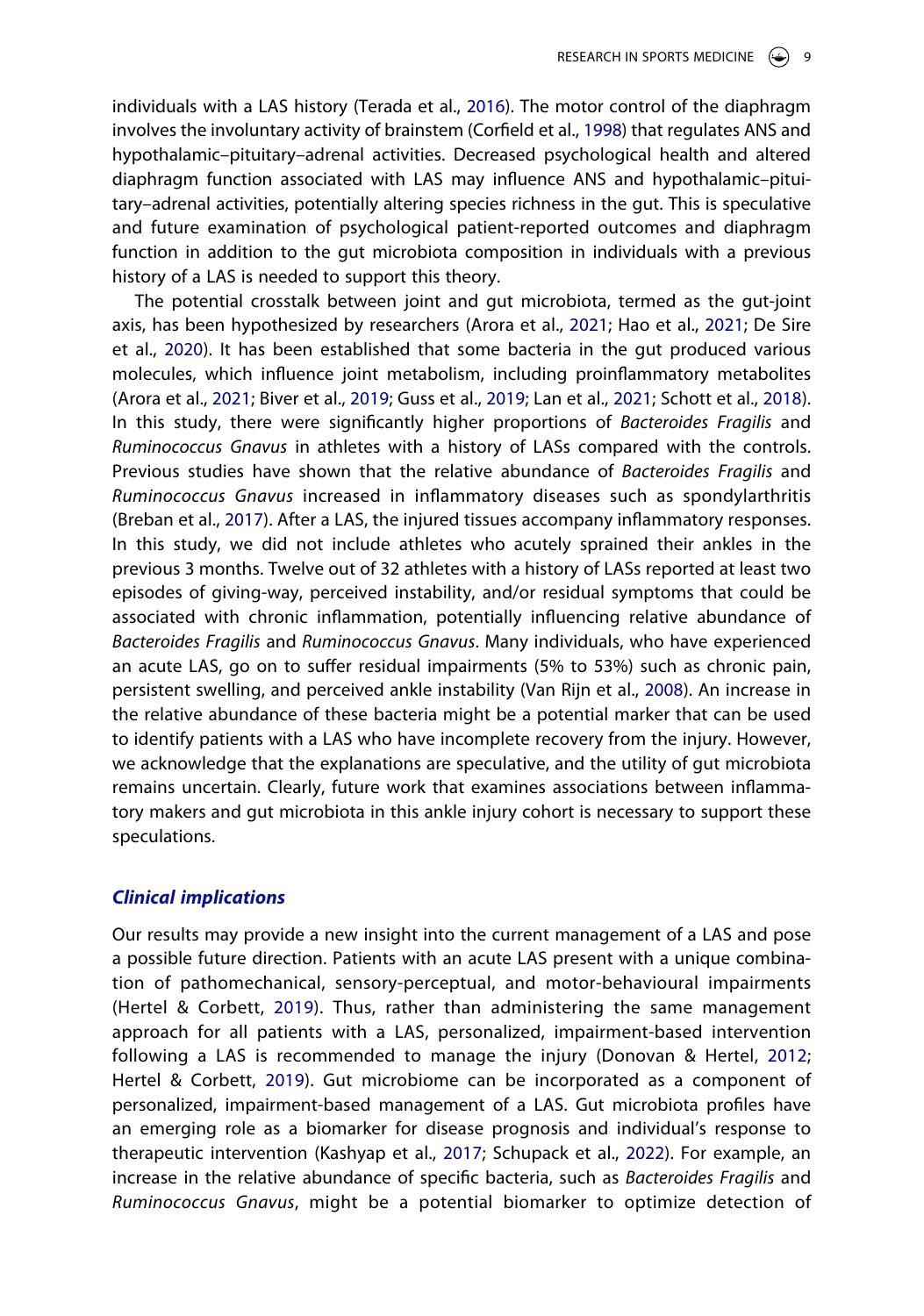10  $\left(\rightarrow\right)$  M. TERADA ET AL.

<span id="page-10-2"></span>inflammation and incomplete recovery from the injury. Gut microbiota has been established as targeted biomarkers for certain diseases (Erickson et al., [2012;](#page-13-14) Qin et al., [2012](#page-14-11); Schupack et al., [2022\)](#page-15-14). Assessing alterations in gut microbiota profiles may be a potentially novel approach to manage LASs, as well as be valuable in secondary prevention of LASs and an increase in long-term recovery rate of LASs. The findings provide a focused area for future research to examine the predictive and diagnostic quality of gut microbiota diversity in patients with LASs and determine if assessing gut microbiota diversity can improve the current care given for a LAS.

<span id="page-10-4"></span><span id="page-10-3"></span><span id="page-10-1"></span><span id="page-10-0"></span>Based on our findings, gut microbiota is a potential target for future clinical interventions for a LAS. Gut microbiota can be modifiable with therapeutic interventions, including diet, probiotic supplementation, lifestyle change, exercises, and faecal microbiota transplantation (Arora et al., [2021](#page-11-0); D'Amato et al., [2020;](#page-12-11) Du et al., [2021](#page-12-12); Gubert et al., [2020;](#page-13-15) Lew et al., [2019](#page-14-12); Li et al., [2021](#page-14-13); Tillisch et al., [2013](#page-15-15)). Recently, intervention strategies for a LAS have focused on addressing changes in CNS plasticity and neurocognitive function to improve patient outcomes (Bruce et al., [2020](#page-12-13); Mohammadi et al., [2021](#page-14-14)). Human and animal studies have reported that diet-based intervention and faecal microbiota transplantation have been effective in improving CNS function and restoring the balance of gut-brain axis (D'Amato et al., [2020](#page-12-11); Du et al., [2021;](#page-12-12) Lew et al., [2019;](#page-14-12) Tillisch et al., [2013](#page-15-15)). Modulation of gut microbiota diversity through clinical interventions may become a future novel approach for the treatment of a LAS to restore CNS function and control inflammatory response to injury. It remains unknown what clinical interventions for patients with a LAS would be most effective in modulating gut microbiota and if modulation of gut microbiota can improve patient outcomes. Clinical intervention trials are required to evaluate microbiota-based interventions as an effective as an adjunct with current managements for a LAS.

## *Limitations*

The present study has several caveats for further investigations into understanding associations between LASs and the gut microbiota. The diversity of the gut microbiota are highly variable because many factors, including physiological, psychological, genetic, dietary, cultural, and environmental determinants, influence the structure and composition of the gut microbiota (Mailing et al., [2019](#page-14-2)). In addition, the cross-sectional nature of this study limits the ability to draw a causal link between a LAS and the identified alterations in the gut microbiota. These factors must be considered in future prospective design studies to clarify the cause-and-effect between gut microbiota and LASs. While all participants in the current study had the opportunity to have meals offered from university, we did not control and monitor participants' dietary intakes. Therefore, it is possible that inter-individual variability in dietary behaviour influences relative abundance of specific bacteria observed in the current study. With 32 participants with a history of LASs and 18 controls, there was a potential for a statistical error. Although a priori sample size calculation was not conducted in this study because it was exploratory in nature, post hoc power analyses showed that we had moderate to strong observed power to detect between-group differences (observed powers = 0.55–0.99). Furthermore, the Cohen's *d* effect sizes with a calculation of 95% CIs strengthens our results by emphasizing the magnitude of differences between groups. However, non-significant findings were associated with low statistical power (observed powers =  $0.21 - 0.22$ ), increasing the risk of a type II error. The effect sizes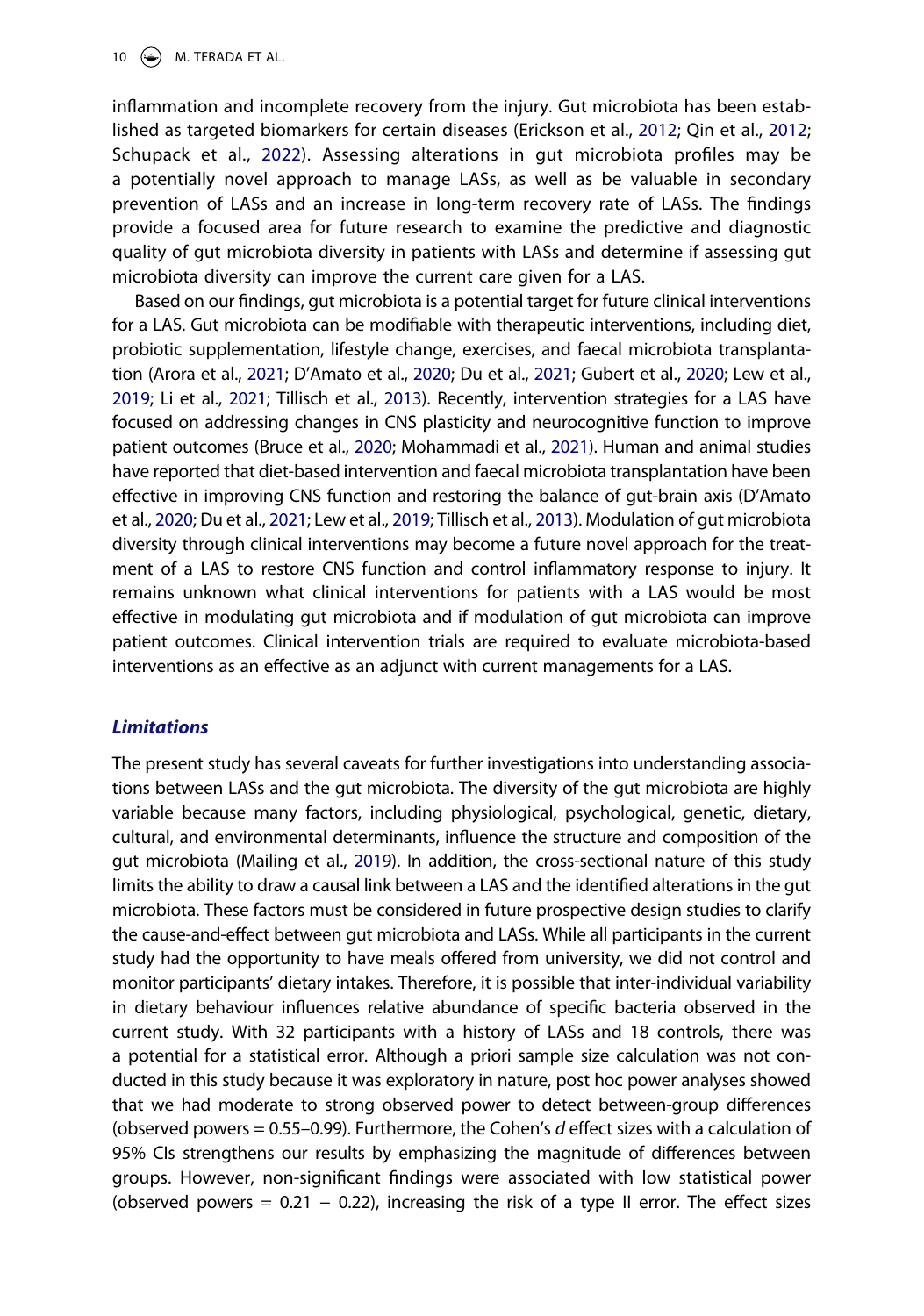reported were low for non-significant between-group differences with associated 95% CIs crossing zero, indicating that these differences may not be clinically significant. In cases of moderate effect sizes with the 95% CIs that crossed zero, these relationships may be associated with a statistical error and strengthened with an expanded sample size.

## **Conclusion**

The intestinal microbiota of athletes with a previous history of LASs was less rich compared to controls, indicating potential associations between a LAS and the gut microbiota diversity. Therefore, a LAS is a kind of neuromechanical condition impacting multiple body systems. However, there were no differences in structural and composition of the gut bacteria species between groups. Continued work is needed to determine a causal link between a LAS and the altered richness of the intestinal microbiota as well as improve the understanding of the underlying neuroimmunological mechanism of altered gut microbiota diversity among individuals with a history of LASs.

### **Acknowledgments**

The authors thank Ms. Sayuri Nakahara for assistance with aspects of data collection.

## **Disclosure statement**

No potential conflict of interests was reported by the authors.

#### **Data availability statement**

The datasets generated during and/or analyzed during the current study are available from the corresponding author on reasonable request.

### **Funding**

This work was supported by the Japan Society for the Promotion of Science, Grant-in-Aid for Young Scientists A [#17H04756].

## **ORCID**

Masafumi Terada **http://orcid.org/0000-0002-0534-4772** Tadashi Suga **b** http://orcid.org/0000-0002-0313-9660 Tadao Isaka **http://orcid.org/0000-0002-8190-3281** 

# **References**

<span id="page-11-0"></span>Arora, V., Singh, G., I, O. S., Ma, K., Natarajan Anbazhagan, A., Votta-Velis, E. G., Bruce, B., Richard, R., van Wijnen, A. J., & Im, H. J. ([2021](#page-9-0)). Gut-microbiota modulation: The impact of the gut-microbiota on osteoarthritis. *Gene*, *785*, 145619. [https://doi.org/10.1016/j.gene.2021.](https://doi.org/10.1016/j.gene.2021.145619) [145619](https://doi.org/10.1016/j.gene.2021.145619)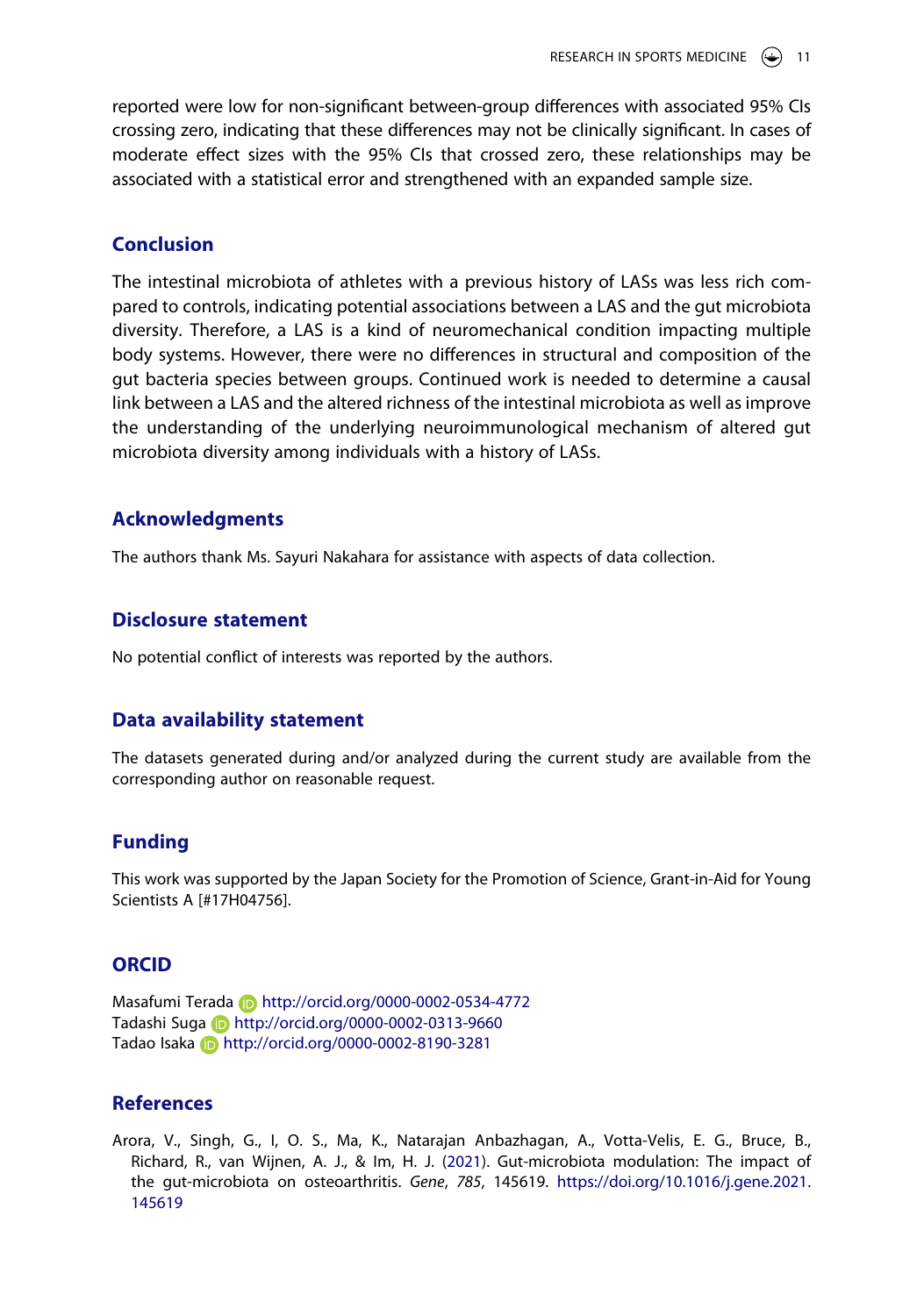12  $\left(\rightarrow\right)$  M. TERADA ET AL.

- <span id="page-12-1"></span>Bain, K. A., Hoch, M. C., Kosik, K. B., Gribble, P. A., & Hoch, J. M. [\(2021\)](#page-2-0). Psychological impairments in individuals with history of ankle sprain: A systematic review. *Physiotherapy Theory and Practice*, Online Ahead of Print, Online Ahead of Print, 1–19. [https://doi.org/10.1080/09593985.2021.](https://doi.org/10.1080/09593985.2021.1920079) [1920079](https://doi.org/10.1080/09593985.2021.1920079)
- <span id="page-12-9"></span>Biver, E., Berenbaum, F., Valdes, A. M., Araujo de Carvalho, I., Bindels, L. B., Brandi, M. L., Calder, P. C., Castronovo, V., Cavalier, E., Cherubini, A., Cooper, C., Dennison, E., Franceschi, C., Fuggle, N., Laslop, A., Miossec, P., Thomas, T., Tuzun, S., Veronese, N., . . . Rizzoli, R. [\(2019\)](#page-9-0). Gut microbiota and osteoarthritis management: An expert consensus of the European society for clinical and economic aspects of osteoporosis, osteoarthritis and musculoskeletal diseases (ESCEO). *Ageing Research Reviews*, *55*, 100946. <https://doi.org/10.1016/j.arr.2019.100946>
- <span id="page-12-6"></span>Breban, M., Tap, J., Leboime, A., Said-Nahal, R., Langella, P., Chiocchia, G., Furet, J. P., & Sokol, H. ([2017](#page-8-0)). Faecal microbiota study reveals specific dysbiosis in spondyloarthritis. *Annals of the Rheumatic Diseases*, *76*(9), 1614–1622. <https://doi.org/10.1136/annrheumdis-2016-211064>
- <span id="page-12-13"></span>Bruce, A. S., Howard, J. S., H, V. A. N. W., McBride, J. M., & Needle, A. R. ([2020\)](#page-10-0). The effects of transcranial direct current stimulation on chronic ankle instability. *Medicine & Science in Sports & Exercise*, *52*(2), 335–344. <https://doi.org/10.1249/MSS.0000000000002129>
- <span id="page-12-4"></span>Chao, A. ([1984](#page-5-1)). Nonparametric-estimation of the number of classes in a population. *Scandinavian Journal of Statistics*, *11* (4), 265–270. <https://www.jstor.org/stable/4615964>
- <span id="page-12-5"></span>Chao, A., & Lee, S.-M. [\(1992\)](#page-5-2). Estimating the number of classes via sample coverage. *Journal of the American Statistical Association*, *87*(417), 210–217. <https://doi.org/10.1080/01621459.1992.10475194>
- <span id="page-12-3"></span>Cohen, J. ([1992](#page-5-3)). A power primer. *Psychological Bulletin*, *112*(1), 155–159. [https://doi.org/10.1037/](https://doi.org/10.1037/0033-2909.112.1.155) [0033-2909.112.1.155](https://doi.org/10.1037/0033-2909.112.1.155)
- <span id="page-12-7"></span>Corfield, D. R., Murphy, K., & Guz, A. ([1998](#page-9-1)). Does the motor cortical control of the diaphragm 'bypass' the brain stem respiratory centres in man? *Respiration Physiology*, *114*(2), 109–117. [https://doi.org/10.1016/S0034-5687\(98\)00083-8](https://doi.org/10.1016/S0034-5687(98)00083-8)
- <span id="page-12-2"></span>Costea, P. I., Zeller, G., Sunagawa, S., Pelletier, E., Alberti, A., Levenez, F., Tramontano, M., Driessen, M., Hercog, R., Jung, F. E., Kultima, J. R., Hayward, M. R., Coelho, L. P., Allen-Vercoe, E., Bertrand, L., Blaut, M., Brown, J. R. M., Carton, T., Cools-Portier, S., . . . Bork, P. ([2017](#page-4-0)). Towards standards for human fecal sample processing in metagenomic studies. *Nature Biotechnology*, *35*(11), 1069–1076. <https://doi.org/10.1038/nbt.3960>
- <span id="page-12-11"></span>D'Amato, A., Di Cesare Mannelli, L., Lucarini, E., Man, A. L., Le Gall, G., Branca, J. J. V., Ghelardini, C., Amedei, A., Bertelli, E., Regoli, M., Pacini, A., Luciani, G., Gallina, P., Altera, A., Narbad, A., Gulisano, M., Hoyles, L., Vauzour, D., & Nicoletti, C. [\(2020\)](#page-10-1). Faecal microbiota transplant from aged donor mice affects spatial learning and memory via modulating hippocampal synaptic plasticity- and neurotransmission-related proteins in young recipients. *Microbiome*, *8*(1), 140. <https://doi.org/10.1186/s40168-020-00914-w>
- <span id="page-12-8"></span>de Sire, A., de Sire, R., Petito, V., Masi, L., Cisari, C., Gasbarrini, A., Scaldaferri, F., & Invernizzi, M. [\(2020\)](#page-9-2). Gut-joint axis: the role of physical exercise on gut microbiota modulation in older people with osteoarthritis. *Nutrients*, *12*(2), 574. <https://doi.org/10.3390/nu12020574>
- <span id="page-12-0"></span>Doherty, C., Delahunt, E., Caulfield, B., Hertel, J., Ryan, J., & Bleakley, C. [\(2014\)](#page-1-1). The incidence and prevalence of ankle sprain injury: A systematic review and meta-analysis of prospective epidemiological studies. *Sports Medicine (Auckland, N.Z.)*, *44*(1), 123–140. [https://doi.org/10.1007/](https://doi.org/10.1007/s40279-013-0102-5) [s40279-013-0102-5](https://doi.org/10.1007/s40279-013-0102-5)
- <span id="page-12-10"></span>Donovan, L., & Hertel, J. ([2012](#page-9-3)). A new paradigm for rehabilitation of patients with chronic ankle instability. *The Physician and Sportsmedicine*, *40*(4), 41–51. [https://doi.org/10.3810/psm.2012.11.](https://doi.org/10.3810/psm.2012.11.1987) [1987](https://doi.org/10.3810/psm.2012.11.1987)
- <span id="page-12-12"></span>Du, D. L., Tang, W., Zhou, C., Sun, X. C., Wei, Z. Q., Zhong, J. J., & Huang, Z. J. ([2021](#page-10-1)). Fecal microbiota transplantation is a promising method to restore gut microbiota dysbiosis and relieve neurological deficits after traumatic brain injury. *Oxidative Medicine and Cellular Longevity, 2021*, 5816837. <https://doi.org/10.1155/2021/5816837>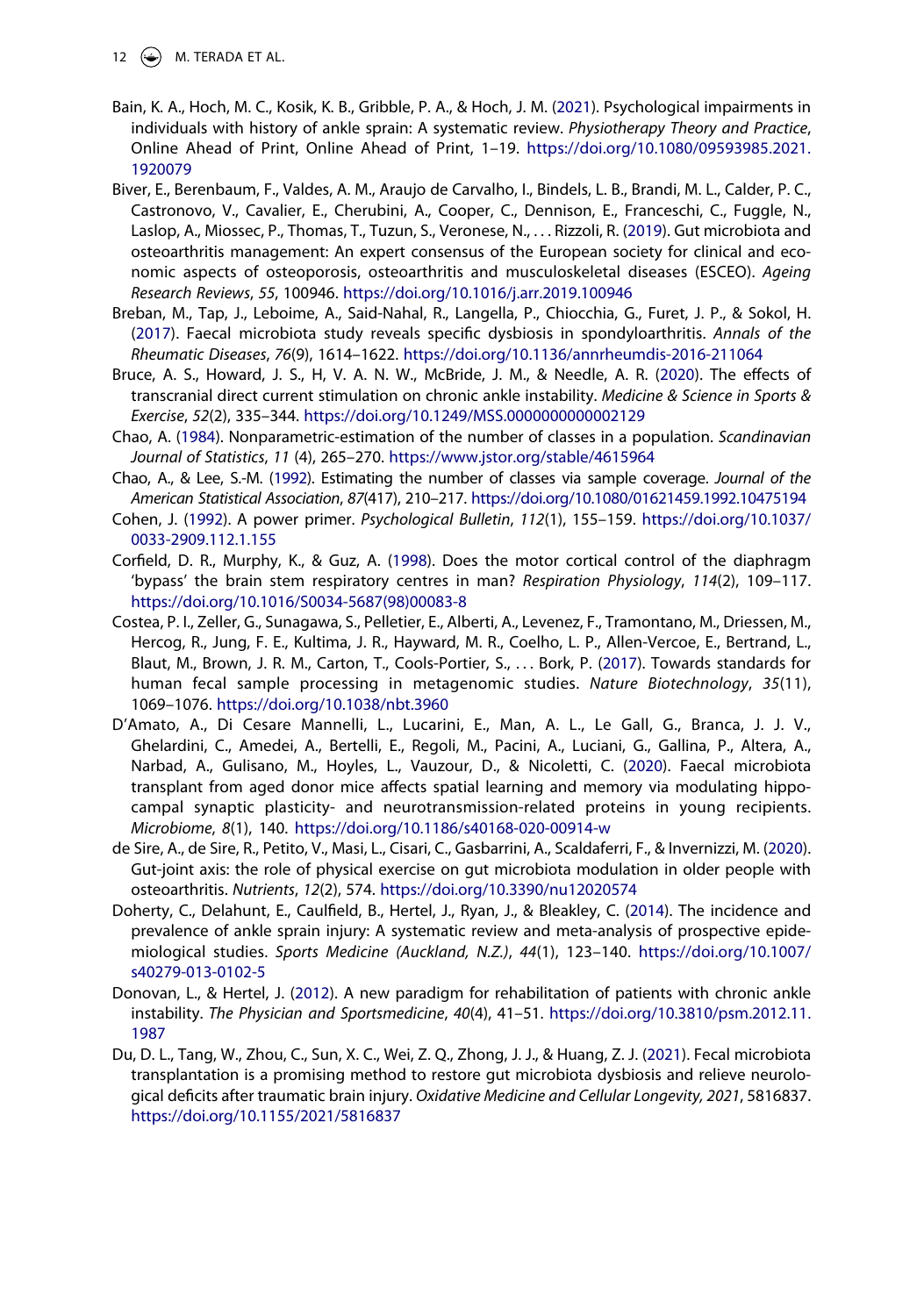- <span id="page-13-14"></span>Erickson, A. R., Cantarel, B. L., Lamendella, R., Darzi, Y., Mongodin, E. F., Pan, C., Shah, M., Halfvarson, J., Tysk, C., Henrissat, B., Raes, J., Verberkmoes, N. C., Fraser, C. M., Hettich, R. L., & Jansson, J. K. ([2012](#page-10-2)). Integrated metagenomics/metaproteomics reveals human host-microbiota signatures of Crohn's disease. *PLoS One*, *7*(11), e49138. [https://doi.org/10.1371/journal.pone.](https://doi.org/10.1371/journal.pone.0049138) [0049138](https://doi.org/10.1371/journal.pone.0049138)
- <span id="page-13-9"></span>Finotello, F., Mastrorilli, E., & Di Camillo, B. [\(2018\)](#page-5-4). Measuring the diversity of the human microbiota with targeted next-generation sequencing. *Briefings in Bioinformatics*, *19*(4), 679–692. [https://doi.](https://doi.org/10.1093/bib/bbw119) [org/10.1093/bib/bbw119](https://doi.org/10.1093/bib/bbw119)
- <span id="page-13-4"></span>Galley, J. D., Nelson, M. C., Yu, Z., Dowd, S. E., Walter, J., Kumar, P. S., Lyte, M., & Bailey, M. T. [\(2014\)](#page-2-1). Exposure to a social stressor disrupts the community structure of the colonic mucosa-associated microbiota. *BMC Microbiology*, *14*(1), 189. <https://doi.org/10.1186/1471-2180-14-189>
- <span id="page-13-11"></span>Gareau, M. G. ([2014](#page-8-1)). Microbiota-gut-brain axis and cognitive function. In Lyte M., Cryan J. (eds), *Microbial Endocrinology: The Microbiota-Gut-Brain Axis in Health and Disease. Advances in Experimental Medicine and Biology*, vol 817. Springer, New York, NY. [https://doi.org/10.1007/](https://doi.org/10.1007/978-1-4939-0897-4_16) [978-1-4939-0897-4\\_16](https://doi.org/10.1007/978-1-4939-0897-4_16)
- <span id="page-13-3"></span>George, A. K., Behera, J., Homme, R. P., Tyagi, N., Tyagi, S. C., & Singh, M. [\(2021\)](#page-2-2). rebuilding microbiome for mitigating traumatic brain injury: Importance of restructuring the gut-microbiome-brain axis. *Molecular Neurobiology*, *58*(8), 3614–3627. March 27, 2021(8). <https://doi.org/10.1007/s12035-021-02357-2>
- <span id="page-13-10"></span>Gower, J. C. [\(2005\)](#page-5-5). Principal coordinates analysis. In P. Armitage & T. Colton (Eds.), *Encyclopedia of Biostatistics*. John Wiley & Sons, Ltd.
- <span id="page-13-7"></span>Gribble, P. A., Bleakley, C. M., Caulfield, B. M., Docherty, C. L., Fourchet, F., Fong, D. T., Hertel, J., Hiller, C. E., Kaminski, T. W., McKeon, P. O., Refshauge, K. M., Verhagen, E. A., Vicenzino, B. T., Wikstrom, E. A., & Delahunt, E. ([2016](#page-2-3)). Evidence review for the 2016 international ankle consortium consensus statement on the prevalence, impact and long-term consequences of lateral ankle sprains. *British Journal of Sports Medicine*, *50*(24), 1496–1505. <https://doi.org/10.1136/bjsports-2016-096189>
- <span id="page-13-15"></span>Gubert, C., Kong, G., Renoir, T., & Hannan, A. J. ([2020](#page-10-3)). Exercise, diet and stress as modulators of gut microbiota: Implications for neurodegenerative diseases. *Neurobiology of Disease*, *134*, 104621. <https://doi.org/10.1016/j.nbd.2019.104621>. 10462110.1016/j.nbd.2019.104621.
- <span id="page-13-6"></span>Gungor, B., Adiguzel, E., Gursel, I., Yilmaz, B., Gursel, M., & Sun, J. ([2016](#page-2-4)). Intestinal microbiota in patients with spinal cord injury. *PLoS One*, *11*(1), e0145878. [https://doi.org/10.1371/journal.pone.](https://doi.org/10.1371/journal.pone.0145878) [0145878](https://doi.org/10.1371/journal.pone.0145878)
- <span id="page-13-13"></span>Guss, J. D., Ziemian, S. N., Luna, M., Sandoval, T. N., Holyoak, D. T., Guisado, G. G., Roubert, S., Callahan, R. L., Brito, I. L., van der Meulen, M. C. H., Goldring, S. R., & Hernandez, C. J. ([2019](#page-9-0)). The effects of metabolic syndrome, obesity, and the gut microbiome on load-induced osteoarthritis. *Osteoarthritis and Cartilage*, *27*(1), 129–139. <https://doi.org/10.1016/j.joca.2018.07.020>
- <span id="page-13-12"></span>Hao, X., Shang, X., Liu, J., Chi, R., Zhang, J., & Xu, T. ([2021](#page-9-4)). The gut microbiota in osteoarthritis: Where do we stand and what can we do? *Arthritis Research & Therapy*, *23*(1), 42. [https://doi.org/10.1186/](https://doi.org/10.1186/s13075-021-02427-9) [s13075-021-02427-9](https://doi.org/10.1186/s13075-021-02427-9)
- <span id="page-13-2"></span>Hertel, J., & Corbett, R. O. ([2019](#page-1-2)). An updated model of chronic ankle instability. *Journal of Athletic Training*, *54*(6), 572–588. <https://doi.org/10.4085/1062-6050-344-18>
- <span id="page-13-0"></span>Herzog, M. M., Kerr, Z. Y., Marshall, S. W., & Wikstrom, E. A. [\(2019\)](#page-1-3). Epidemiology of ankle sprains and chronic ankle Instability. *Journal of Athletic Training*, *54*(6), 603–610. [https://doi.org/10.4085/1062-](https://doi.org/10.4085/1062-6050-447-17) [6050-447-17](https://doi.org/10.4085/1062-6050-447-17)
- <span id="page-13-8"></span>Hosomi, K., Ohno, H., Murakami, H., Natsume-Kitatani, Y., Tanisawa, K., Hirata, S., Suzuki, H., Nagatake, T., Nishino, T., Mizuguchi, K., Miyachi, M., & Kunisawa, J. [\(2017\)](#page-4-1). Method for preparing DNA from feces in guanidine thiocyanate solution affects 16S rRNA-based profiling of human microbiota diversity. *Scientific Reports*, *7*(1), 4339. <https://doi.org/10.1038/s41598-017-04511-0>
- <span id="page-13-1"></span>Houston, M. N., Hoch, J. M., & Hoch, M. C. [\(2015](#page-1-4)). Patient-reported outcome measures in individuals with chronic ankle instability: A systematic review. *Journal of Athletic Training*, *50*  (10), 1019–1033. <https://doi.org/10.4085/1062-6050-50.9.01>
- <span id="page-13-5"></span>Jiang, H., Ling, Z., Zhang, Y., Mao, H., Ma, Z., Yin, Y., Wang, W., Tang, W., Tan, Z., Shi, J., Li, L., & Ruan, B. ([2015](#page-2-2)). Altered fecal microbiota composition in patients with major depressive disorder. *Brain, Behavior, and Immunity*, *48*, 186–194. <https://doi.org/10.1016/j.bbi.2015.03.016>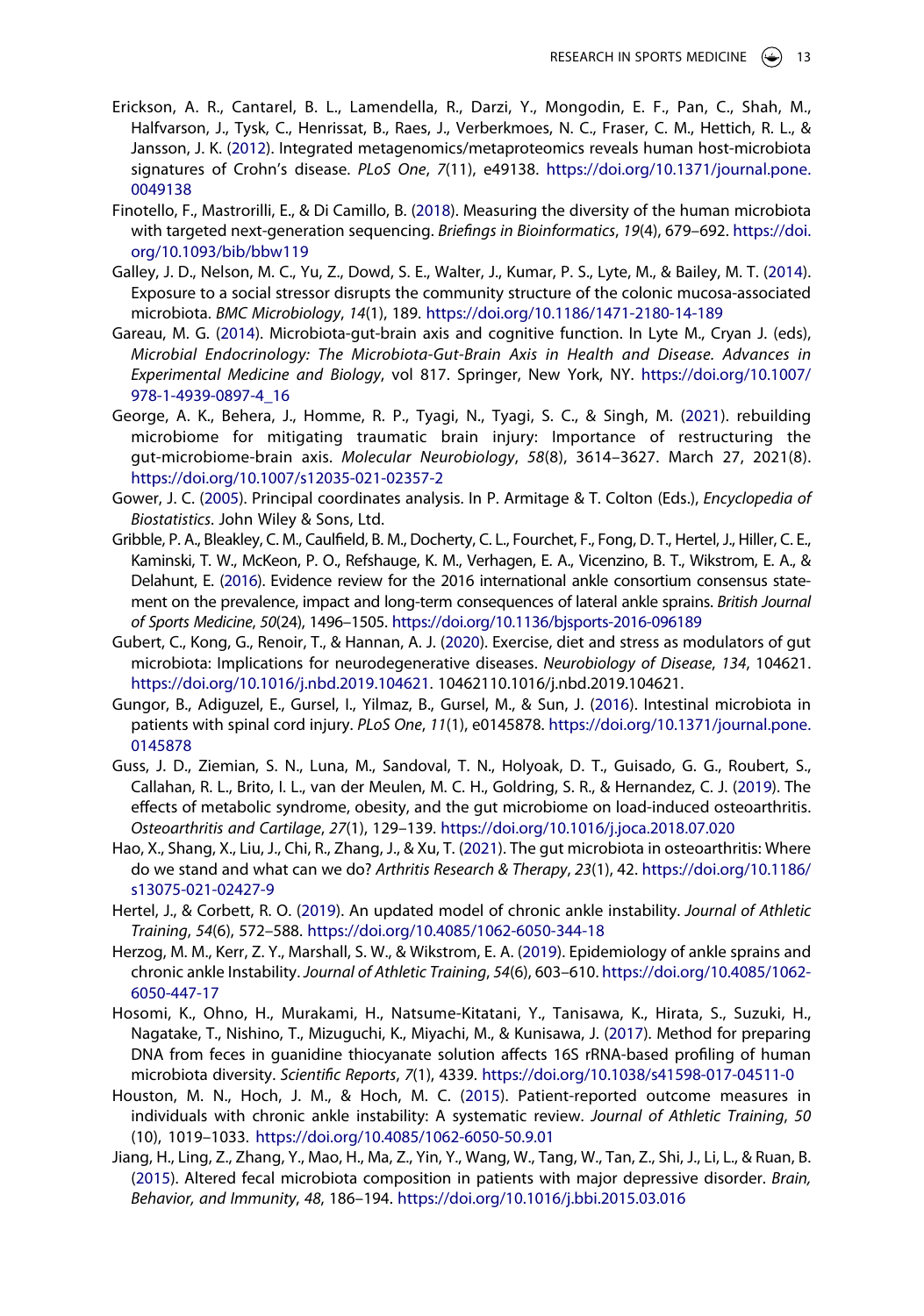14  $\bigodot$  M. TERADA ET AL.

- <span id="page-14-10"></span>Kashyap, P. C., Chia, N., Nelson, H., Segal, E., & Elinav, E. ([2017](#page-9-5)). Microbiome at the Frontier of Personalized Medicine. *Mayo Clinic Proceedings*, *92*(12), 1855–1864. [https://doi.org/10.1016/j.](https://doi.org/10.1016/j.mayocp.2017.10.004) [mayocp.2017.10.004](https://doi.org/10.1016/j.mayocp.2017.10.004)
- <span id="page-14-5"></span>Kim, B. R., Shin, J., Guevarra, R., Lee, J. H., Kim, D. W., Seol, K. H., Lee, J. H., Kim, H. B., & Isaacson, R. ([2017](#page-5-6)). Deciphering diversity indices for a better understanding of microbial communities. *Journal of Microbiology and Biotechnology*, *27*(12), 2089–2093. [https://doi.org/10.4014/jmb.1709.](https://doi.org/10.4014/jmb.1709.09027) [09027](https://doi.org/10.4014/jmb.1709.09027)
- <span id="page-14-0"></span>Konradsen, L., Bech, L., Ehrenbjerg, M., & Nickelsen, T. ([2002](#page-1-4)). Seven years follow-up after ankle inversion trauma. *Scandinavian Journal of Medicine & Science in Sports*, *12*(3), 129–135. [https://doi.](https://doi.org/10.1034/j.1600-0838.2002.02104.x) [org/10.1034/j.1600-0838.2002.02104.x](https://doi.org/10.1034/j.1600-0838.2002.02104.x)
- <span id="page-14-1"></span>Kosik, K. B., Terada, M., Drinkard, C. P., McCann, R. S., & Gribble, P. A. [\(2016\)](#page-2-5). Potential corticomotor plasticity in those with and without chronic ankle instability. *Medicine & Science in Sports & Exercise*, *49*(1), 141–149. <https://doi.org/10.1249/MSS.0000000000001066>
- <span id="page-14-9"></span>Lan, H., Hong, W., Qian, D., Peng, F., Li, H., Liang, C., Du, M., Gu, J., Mai, J., Bai, B., & Peng, G. [\(2021\)](#page-9-0). Quercetin modulates the gut microbiota as well as the metabolome in a rat model of osteoarthritis. *Bioengineered*, *12*(1), 6240–6250. <https://doi.org/10.1080/21655979.2021.1969194>
- <span id="page-14-6"></span>Lemos, L. N., Fulthorpe, R. R., Triplett, E. W., & Roesch, L. F. [\(2011\)](#page-5-7). Rethinking microbial diversity analysis in the high throughput sequencing era. *Journal of Microbiological Methods*, *86*(1), 42–51. <https://doi.org/10.1016/j.mimet.2011.03.014>
- <span id="page-14-12"></span>Lew, L. C., Hor, Y. Y., Yusoff, N. A. A., Choi, S. B., Yusoff, M. S. B., Roslan, N. S., Ahmad, A., Mohammad, J. A. M., Abdullah, M. F. I. L., Zakaria, N., Wahid, N., Sun, Z. H., Kwok, L. Y., Zhang, H. P., & Liong, M. T. ([2019](#page-10-1)). Probiotic Lactobacillus plantarum P8 alleviated stress and anxiety while enhancing memory and cognition in stressed adults: A randomised, double-blind, placebo-controlled study. *Clinical Nutrition*, *38*(5), 2053–2064. [https://doi.org/10.1016/j.clnu.2018.](https://doi.org/10.1016/j.clnu.2018.09.010) [09.010](https://doi.org/10.1016/j.clnu.2018.09.010)
- <span id="page-14-13"></span>Li, H., Ni, J., & Qing, H. [\(2021\)](#page-10-4). Gut microbiota: critical controller and intervention target in brain aging and cognitive impairment. *Frontiers in Aging Neuroscience*, *13*, 671142. [https://doi.org/10.](https://doi.org/10.3389/fnagi.2021.671142) [3389/fnagi.2021.671142](https://doi.org/10.3389/fnagi.2021.671142)
- <span id="page-14-2"></span>Mailing, L. J., Allen, J. M., Buford, T. W., Fields, C. J., & Woods, J. A. [\(2019\)](#page-2-6). Exercise and the gut microbiome: A review of the evidence, potential mechanisms, and implications for human health. *Exercise and Sport Sciences Reviews*, *47*(2), 75–85. [https://doi.org/10.1249/JES.](https://doi.org/10.1249/JES.0000000000000183) [0000000000000183](https://doi.org/10.1249/JES.0000000000000183)
- <span id="page-14-4"></span>McKay, G. D., Goldie, P. A., Payne, W. R., & Oakes, B. W. [\(2001\)](#page-3-1). Ankle injuries in basketball: Injury rate and risk factors. *British Journal of Sports Medicine*, *35*(2), 103–108. [https://doi.org/10.1136/bjsm.35.](https://doi.org/10.1136/bjsm.35.2.103) [2.103](https://doi.org/10.1136/bjsm.35.2.103)
- <span id="page-14-3"></span>Miklovic, T. M., Donovan, L., Protzuk, O. A., Kang, M. S., & Feger, M. A. [\(2018\)](#page-3-2). Acute lateral ankle sprain to chronic ankle instability: A pathway of dysfunction. *The Physician and Sportsmedicine*, *46*  (1), 116–122. <https://doi.org/10.1080/00913847.2018.1409604>
- <span id="page-14-14"></span>Mohammadi, N., Hadian, M. R., & Olyaei, G. R. ([2021\)](#page-10-0). Comparison of the effects of Wii and conventional training on functional abilities and neurocognitive function in basketball-players with functional ankle instability: Matched randomized clinical trial. *Clinical Rehabilitation*, *35*(10), 1454–1464. <https://doi.org/10.1177/02692155211010249>
- <span id="page-14-8"></span>Ong, I. M., Gonzalez, J. G., McIlwain, S. J., Sawin, E. A., Schoen, A. J., Adluru, N., Alexander, A. L., & Yu, J. J. ([2018](#page-8-2)). Gut microbiome populations are associated with structure-specific changes in white matter architecture. *Translational Psychiatry*, *8*(1), 6. [https://doi.org/10.1038/s41398-017-](https://doi.org/10.1038/s41398-017-0022-5) [0022-5](https://doi.org/10.1038/s41398-017-0022-5)
- <span id="page-14-11"></span>Qin, J., Li, Y., Cai, Z., Li, S., Zhu, J., Zhang, F., Liang, S., Zhang, W., Guan, Y., Shen, D., Peng, Y., Zhang, D., Jie, Z., Wu, W., Qin, Y., Xue, W., Li, J., Han, L., Lu, D., . . . Wang, J. [\(2012\)](#page-10-2). A metagenome-wide association study of gut microbiota in type 2 diabetes. *Nature*, *490*(7418), 55–60. [https://doi.org/](https://doi.org/10.1038/nature11450) [10.1038/nature11450](https://doi.org/10.1038/nature11450)
- <span id="page-14-7"></span>Rosen, A. B., McGrath, M. L., & Maerlender, A. L. ([2021\)](#page-8-3). Males with chronic ankle instability demonstrate deficits in neurocognitive function compared to control and copers. *Research in Sports Medicine*, *29*(2), 116–128. <https://doi.org/10.1080/15438627.2020.1723099>